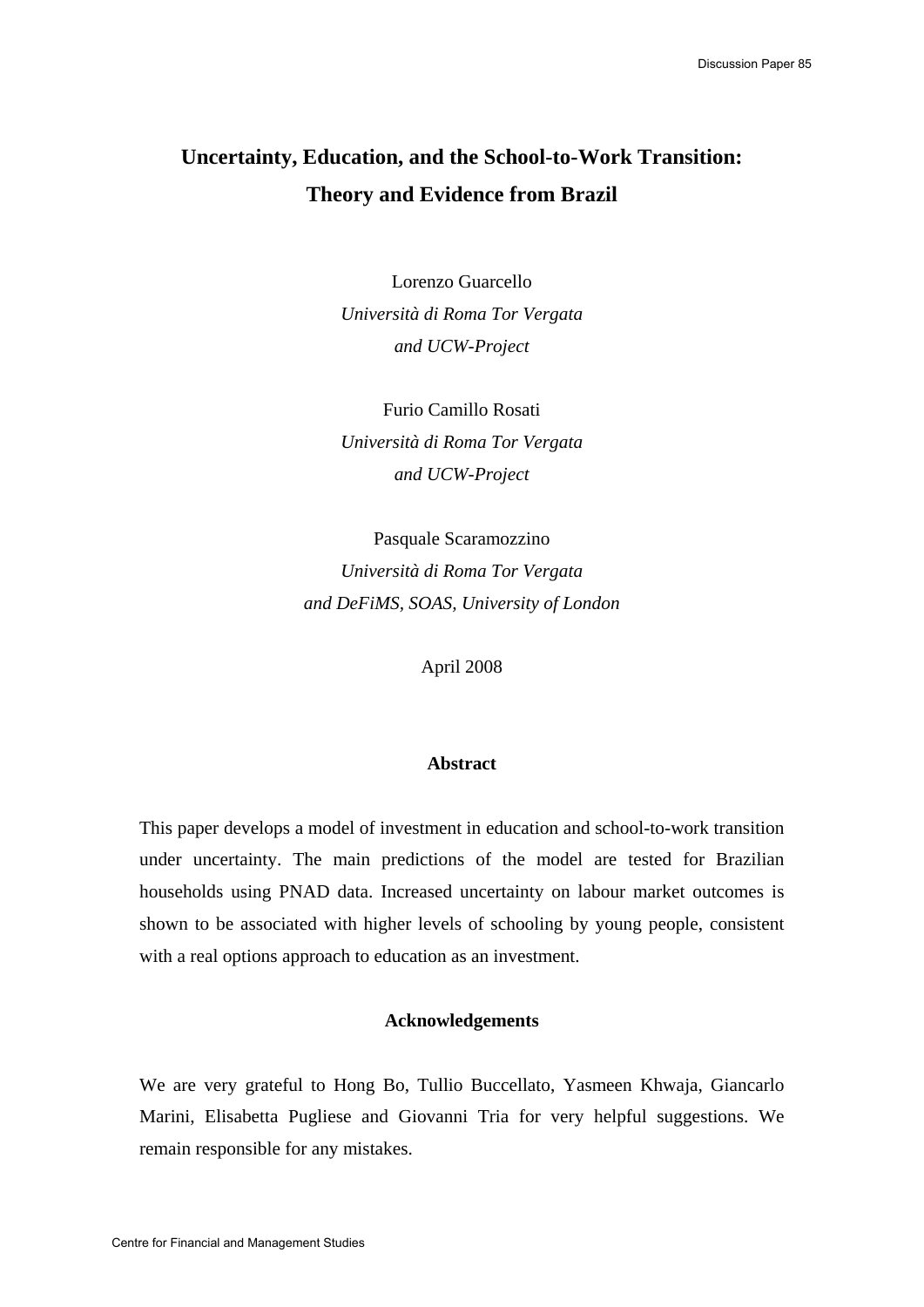### **1. Introduction**

This paper analyses the school-to-work transition by young individuals in a developing country context. In particular, we seek to examine the determinants of the school-leaving age by young people. The decision of when to leave school in order to enter the labour market is intrinsically linked to the choice of how much education individuals, and their families for them, wish to acquire. Consistent with human capital theory, households can regard education as a form of investment, and the decision about leaving school to enter the labour market can thus be directly related to the desired amount of human capital. The benefits from a higher level of human capital can include increased wages and/or a steeper earnings profile over their lifetime.

 In developing countries, however, there is fundamental uncertainty about employment and wage outcomes, once an individual enters the labour market. The first source of uncertainty pertains to the length of time that will elapse before individuals are able to find a job. These are standard search costs. The second source of uncertainty involves the conditions of the labour market after an individual leaves school, and in particular the level of wages over the course of their work life. It may prove impossible for individuals or their families to diversify away these risks, and the absence of fully developed insurance markets can make it difficult for individuals or their families to insure against them (Cigno, Rosati and Tsannatos, 2002; Cigno and Rosati, 2005).

 The role of uncertainty on the demand for education in both developed and developing countries has already been explored, notably by Kodde (1986) and Fitzsimons (2007). Kodde (1986) presents a two-period model where individuals can invest in education during the first period, and face wage uncertainty in the second period. In general, the effects of increased uncertainty on the demand for education are ambiguous, but their empirical analysis on Dutch data shows that an increase in the perceived risk associated with future income is associated with an increase in the probability of pursuing higher education. Fitzsimmons (2007) considers the effects of household risk and village risk on the education of children, and finds that greater village-level risk tends to be associated with lower educational attainment. A related issue is examined by Duryea, Lam and Levison (2007), who consider the impact on Brazilian schoolchildren of the male household head becoming unemployed.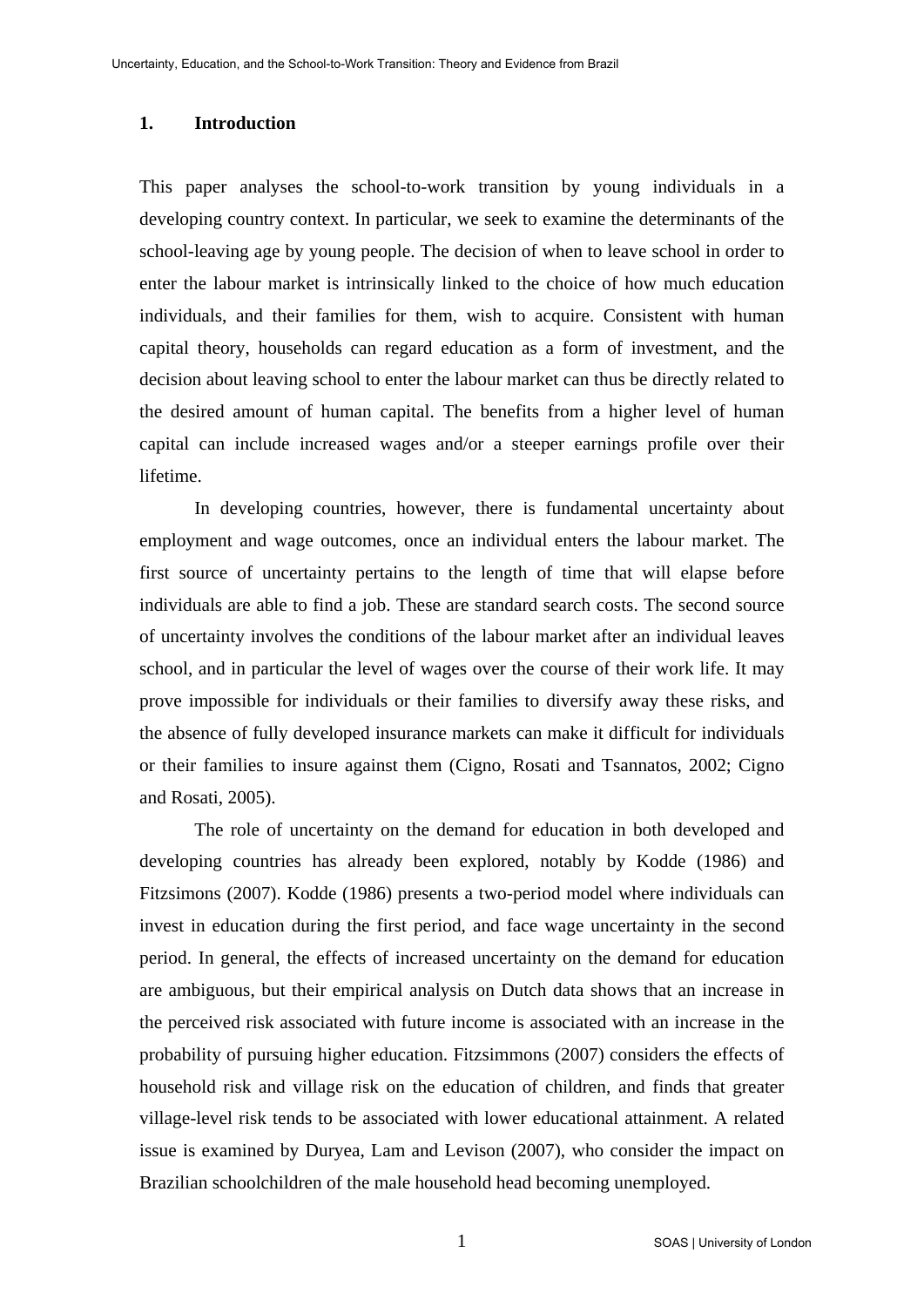The main contribution of the present paper is to endogenise the choice of the time when it is optimal to leave school. The decision about how much education it is desirable to acquire is modelled as a choice about the optimal timing of leaving school and joining the labour market.

 The decision to leave school is largely an irreversible one. It can prove problematic for a young individual to re-enter school after a spell in the labour market, because of the potentially high opportunity cost of leaving an occupation. At the same time, when a young individual leaves school, there will usually be a large degree of uncertainty about her future labour market prospects. Given this uncertainty, and in the light of the irreversibility of the decision to leave school, young individuals may decide to be more cautious with respect to the choice of when to interrupt their education in order to join the labour market.

 The school-to-work transition is formally modelled in this paper as the exercise of a real option under uncertainty. A young individual who is attending school can be seen as the holder of an option about entering the labour market. When the individual does leave school, she is exercising her option. The framework of real option analysis is increasingly seen as an appropriate modelling strategy for the analysis of investment decisions (Dixit and Pindyck, 1994). Real options have also recently been applied to demographic issues in developing countries (see Iyer and Velu, 2006). However, to the best of our knowledge they have never before been applied to the analysis of investment in education, and specifically to the school-towork transition (which can formally be seen as a *disinvestment*). In our view, this approach is particularly suited to explore schooling decisions in developing countries, because of the pervasive nature of uncertainty in those labour markets and of the difficulty of re-entering education once a young person has left school.

 We study the impact of uncertainty on the schooling choice of young individuals in Brazil. We make use of cross-sectional survey data from the *Pesquisa National por Amostra de Domicílios* (PNAD) to examine whether the work or study status of young individuals can be influenced by a measure of wage variability at the level of States of the Brazilian Federation. Recent policy reforms aimed at improving the flexibility of labour markets in Brazil imply that these effects are potentially important (de Barros, Corseuil and Leite, 2000, and Marshall, 2004). The issues analysed in the paper have acquired increased momentum, especially given the crucial role attached to education in the *Programa de Aceleração do Crescimento* that sets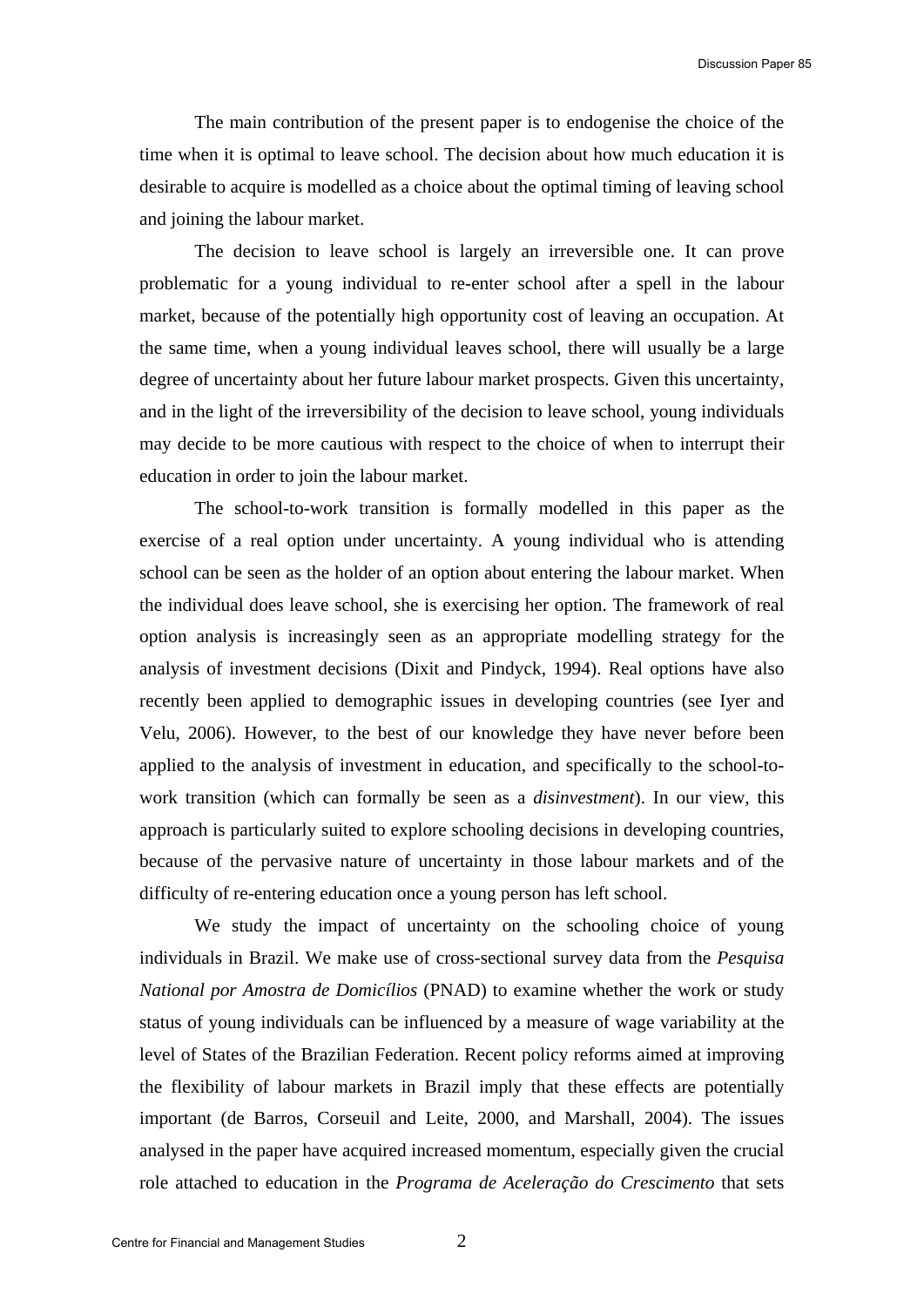out the main objectives of the second mandate of President Lula da Silva (see Pietrobelli and Pugliese, 2007, for a discussion).

 The structure of this paper is as follows. Section 2 sets forth the theoretical model of the demand for education under uncertainty and derives the main testable predictions. Section 3 describes the micro data on Brazilian households used in the empirical analysis. Section 4 estimates the impact of uncertainty on the activity status of young individuals by applying multinomial regression methods. Section 5 concludes.

### **2. Schooling, uncertainty, and entry into the job market**

We consider the school-to-work decision in a stochastic dynamic setting. Consistent with Becker's (1964) human capital theory, schooling is seen as a form of investment. Households face both direct costs and opportunity costs to acquire education. Expected future benefits can take the form of a higher starting wage on the job and, possibly, also of a steeper earnings profile over time.

 In the context of developing countries, there is fundamental uncertainty about labour market outcomes following investment in education. This uncertainty involves both the possibility of finding a suitable job when a worker enters the labour market, and the income received once a job has been found. The impact of uncertainty is exacerbated by the lack of insurance markets in developing countries. The present section presents a model of investment in human capital with stochastic search in the labour market and uncertainty on the wage rate. The main concern is to analyse the timing of the school-to-work transition by young people.

 Households have to decide when to interrupt their children's investment in education without fully knowing the future conditions that will prevail in the labour market. Uncertainty thus plays a central role on the education decision, both directly and through its interactions with the key parameters of the model, and in particular with the costs and benefits of education. Formally, this consists of considering the optimal exit strategy for households, which can be seen as equivalent to the decision to abandon an investment (Dixit and Pindyck, 1994, chapter 7).

 Uncertainty in the labour market is modelled in terms of a search process, with the wage rate following a continuous-time stochastic process. When a young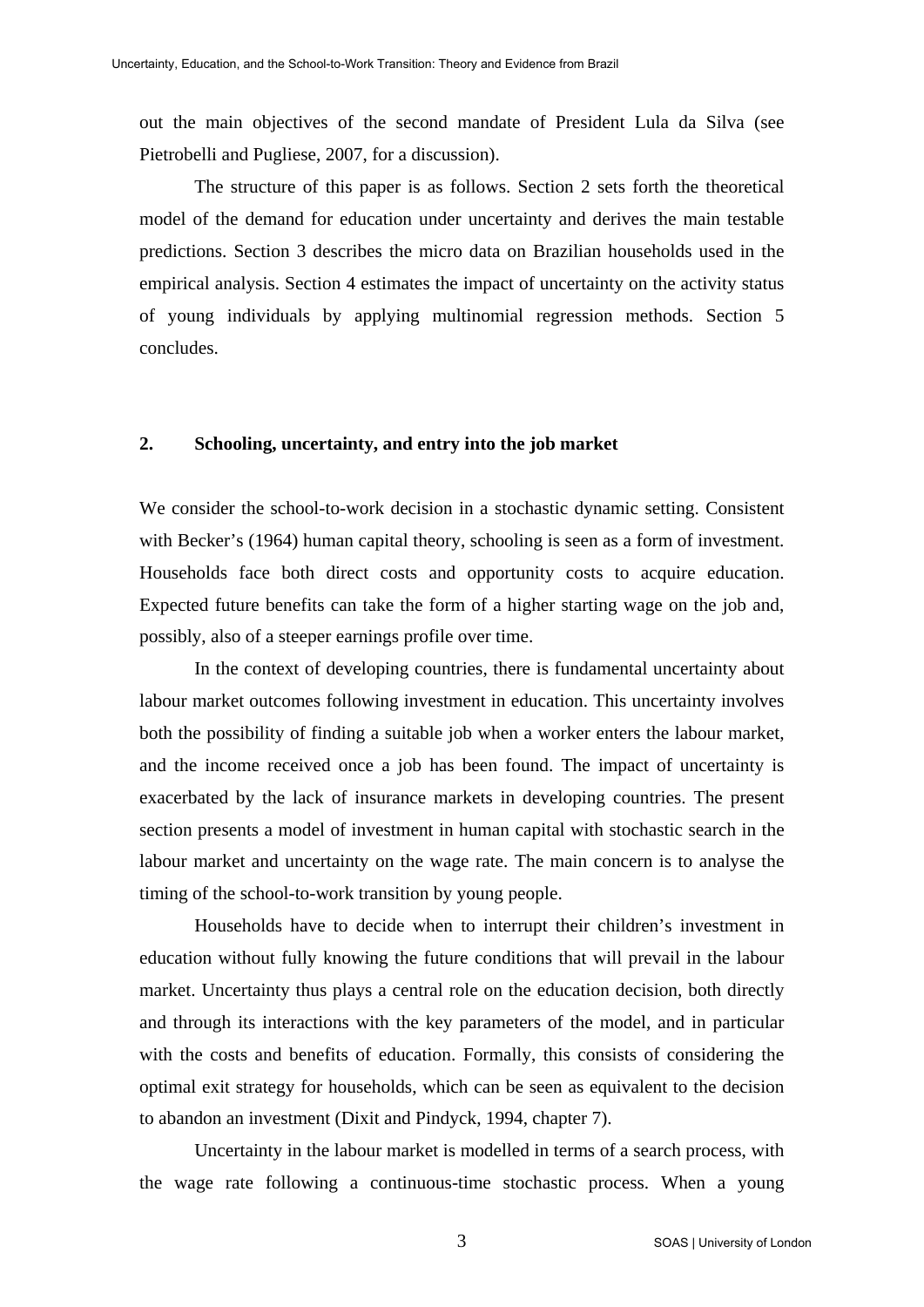individual leaves school, she enters the labour market and has to go through a process of search in order to find a job. Once a successful labour match is formed, schooling and, later, seniority allow the worker to receive a premium over and above the wage of an unskilled worker. The premium of a skilled worker is expressed as a mark-up over the wage of an unskilled worker.

We model the education choice in terms of a dynamic programming approach, rather than using a contingency claims analysis as is often common in investment analysis (see Dixit and Pindyck, 1994, chapter 4). In our view the dynamic programming approach is more appropriate to the context of developing countries, since the incompleteness of insurance markets makes it impossible to replicate the returns from education through other instruments.

 The notation pertaining to the timing of events is as follows (see Figure 1). The child starts attending school at time  $t = 0$  and remains at school until time  $t = t^*$ . The choice of the optimal timing *t\** is endogenous. She then starts searching for a job. The search continues until time  $t = T$ , when a successful job match is formed. Starting from  $t=T$ , the worker accumulates seniority  $s = t - T$ . The instantaneous cost of education is *c*, income during search is 0 and the wage rate at time *t* is  $w_t$  (payoffs are measured relative to a subsistence level).

The wage of an unskilled worker over the subsistence level,  $v_t$ , is assumed to follow a geometric Brownian motion stochastic process:

$$
(1) \t dv = \mu v dt + \sigma v dz
$$

where  $\mu$  is the instantaneous drift parameter,  $\sigma$  is a variability parameter, and where *dz* is a Wiener process with independent increments:  $dz$  ∼ NID(0, *dt*). According to the specification (1), wage dynamics has both a deterministic component, given by the trend parameter  $\mu$ , and a stochastic component, expressed by the Wiener increments dz. These stochastic increments represent the uncertainty in labour markets faced by workers. Despite its analytical simplicity, the specification (1) is able to capture the fact that wages in a developing country exhibit both a predictable and an unpredictable component, and that the latter is characterised by inherent and on-going uncertainty.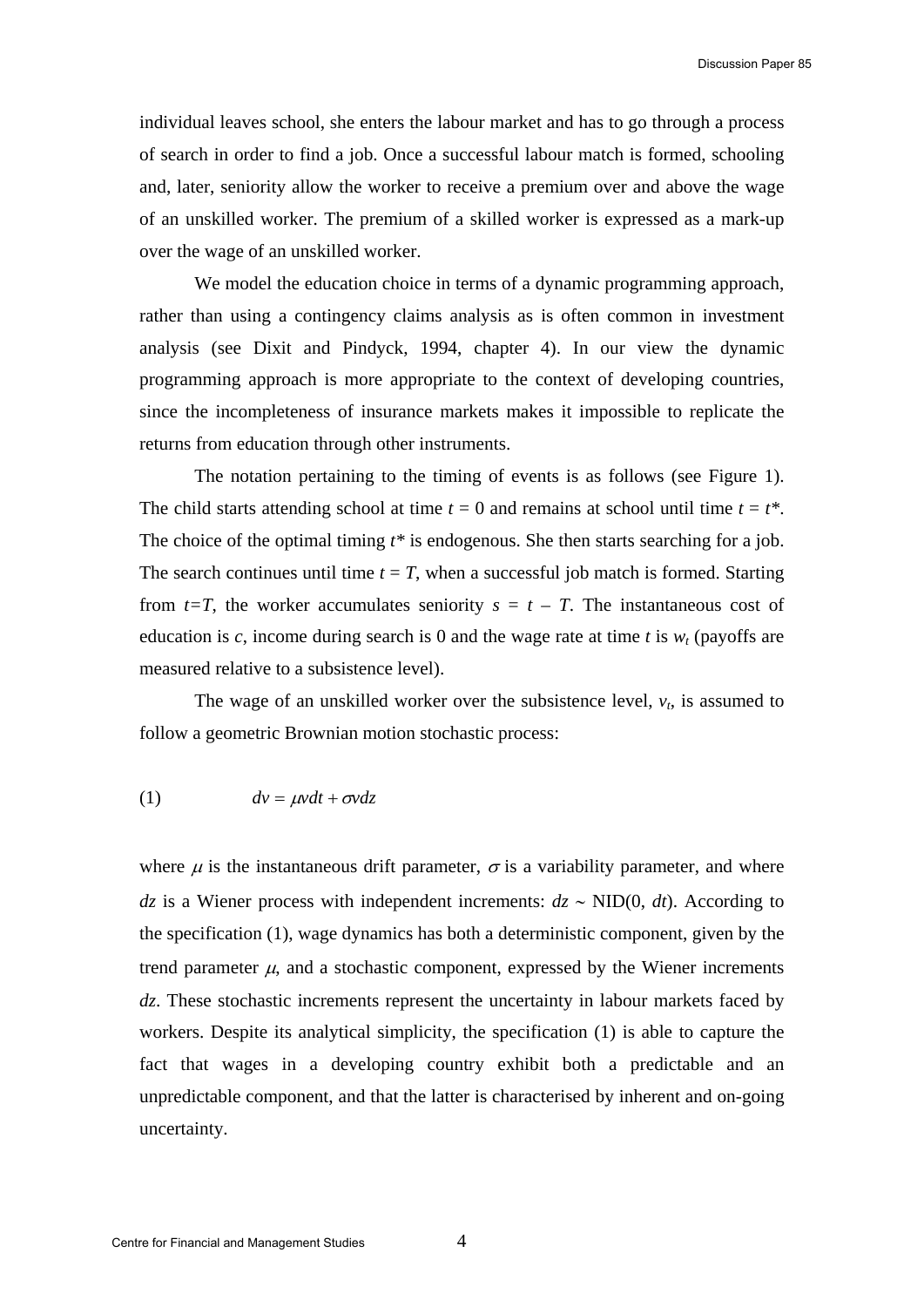The wage of a skilled worker is a mark-up over the wage of an unskilled worker:

$$
(2) \t\t w_t = m \cdot v_t
$$

where *m* denotes the mark-up, which is assumed to be an increasing function of human capital and seniority:

(3) 
$$
m = m(h, s) = m(h(t^*), t - T) \ge 1
$$
  $m_h > 0$ ,  $m_s > 0$ 

Consistent with the theoretical analysis on education and training, we interpret schooling as providing the individual with general human capital, and on-the-job seniority as providing specific human capital (see Cahuc and Zylberberg, 2004). The stochastic process for the wage of a skilled worker therefore follows a stochastic differential equation with variable coefficients:

(4) 
$$
dw = m \cdot dv = \mu m(h, s)v \cdot dt + \sigma m(h, s)v \cdot dz
$$

$$
= \mu m(h(t^*), t - T)v \cdot dt + \sigma m(h(t^*), t - T)v \cdot dz
$$

The stochastic process *w* described in (4) is an Itô process. However, by using the definition of the wage mark-up (3), equation (4) can be written in the simpler form:

(5) 
$$
dw = \mu w \cdot dt + \sigma w \cdot dz
$$

which is a geometric Brownian motion in *w*.

The instantaneous rate of arrivals of jobs during search is denoted by  $\lambda > 0$ . The expected duration of unemployment after leaving school is therefore  $1/\lambda$ .

 We conjecture that a young individual decides to leave school when the wage rate reaches a critical value *w*\*, and remains in the labour market thereafter. The decision rule is therefore as follows: the child stays at school if  $0 \le w \le w^*$  and leaves school to start searching for a job when  $w \geq w^*$ . Hence,  $w^*$  is the school-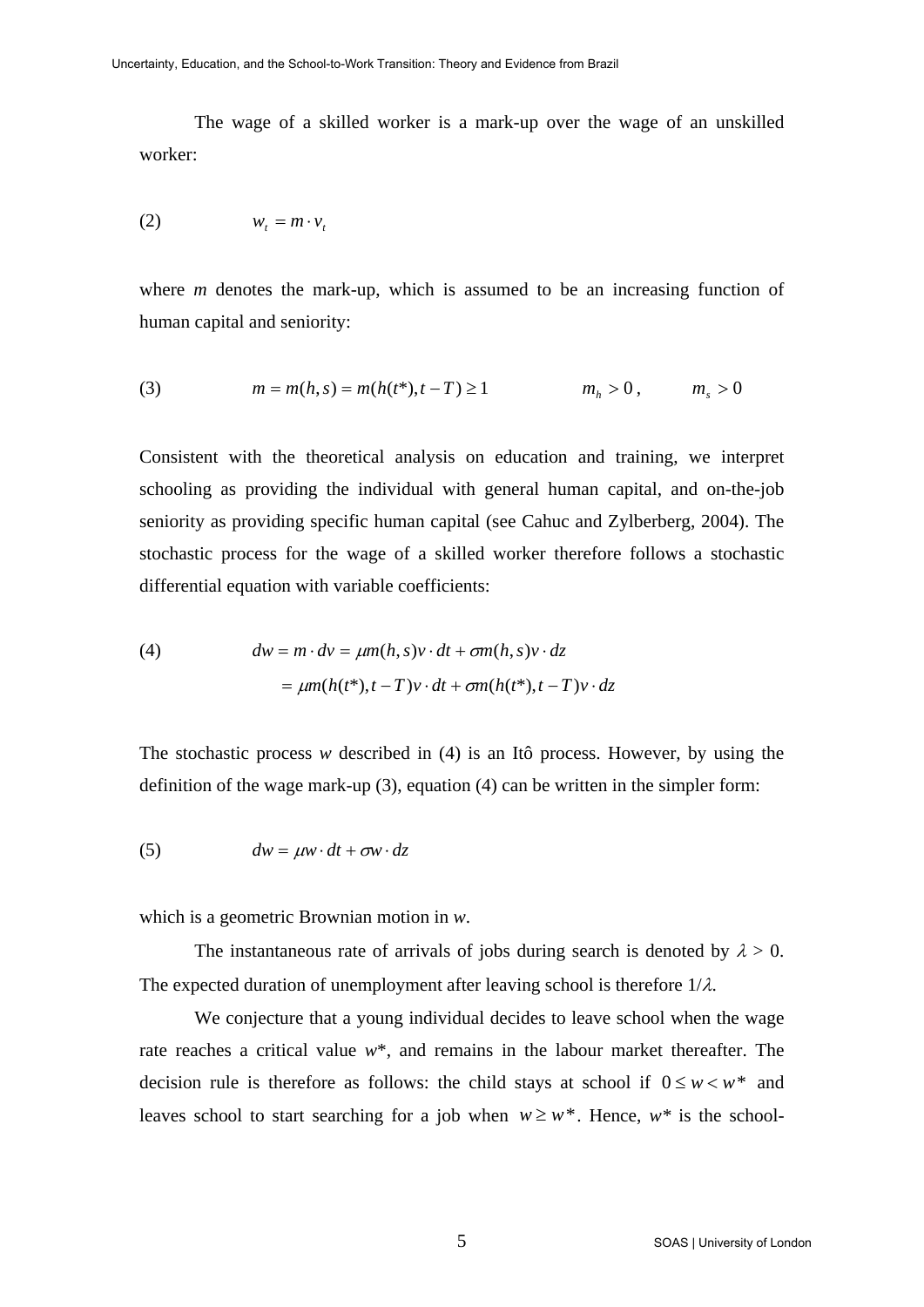leaving wage. The corresponding time when the young individual leaves school is denoted by  $t^*$ . Thus,  $t^* = \min(t \in [0, \infty) | w \geq w^*).$ 

Let  $F(w)$  be the value function of a child when she is at school. The Bellman equation associated with the dynamic optimization programme is:

(6) 
$$
\rho Fdt = -cdt + E_t(dF) \qquad \qquad 0 \le w < w^*, \quad 0 \le t < t^*
$$

where  $\rho$  is the rate of time preference and  $E_t(\cdot)$  denotes the expectation conditional on the information set at time *t*. Applying Itô's Lemma (Dixit and Pindyck, 1994, and Neftci, 2006) to *dF* yields:

(7) 
$$
dF = F'(w)dw + \frac{1}{2}F''(w)(dw)^2
$$

$$
= F'(w)dw + \frac{1}{2}\sigma^2w^2F''(w)dt
$$

$$
= \left[\mu wF'(w) + \frac{1}{2}\sigma^2w^2F''(w)\right]dt + \sigma wF'(w)dz
$$

using (5). Taking expectations of (7) gives

(8) 
$$
E_t(dF) = \left[\mu w F'(w) + \frac{1}{2}\sigma^2 w^2 F''(w)\right] dt
$$

since  $E_t$  ( $dz$ ) = 0. We can replace (8) into (6) to obtain the Bellman equation for a child in education:

(9) 
$$
\frac{1}{2}\sigma^2 w^2 F''(w) + \mu w F'(w) - \rho F(w) = c
$$

Note that the value *w*=0 is an absorbing state for the geometric Brownian motion (5). Hence, the stochastic differential equation (9) must satisfy the initial condition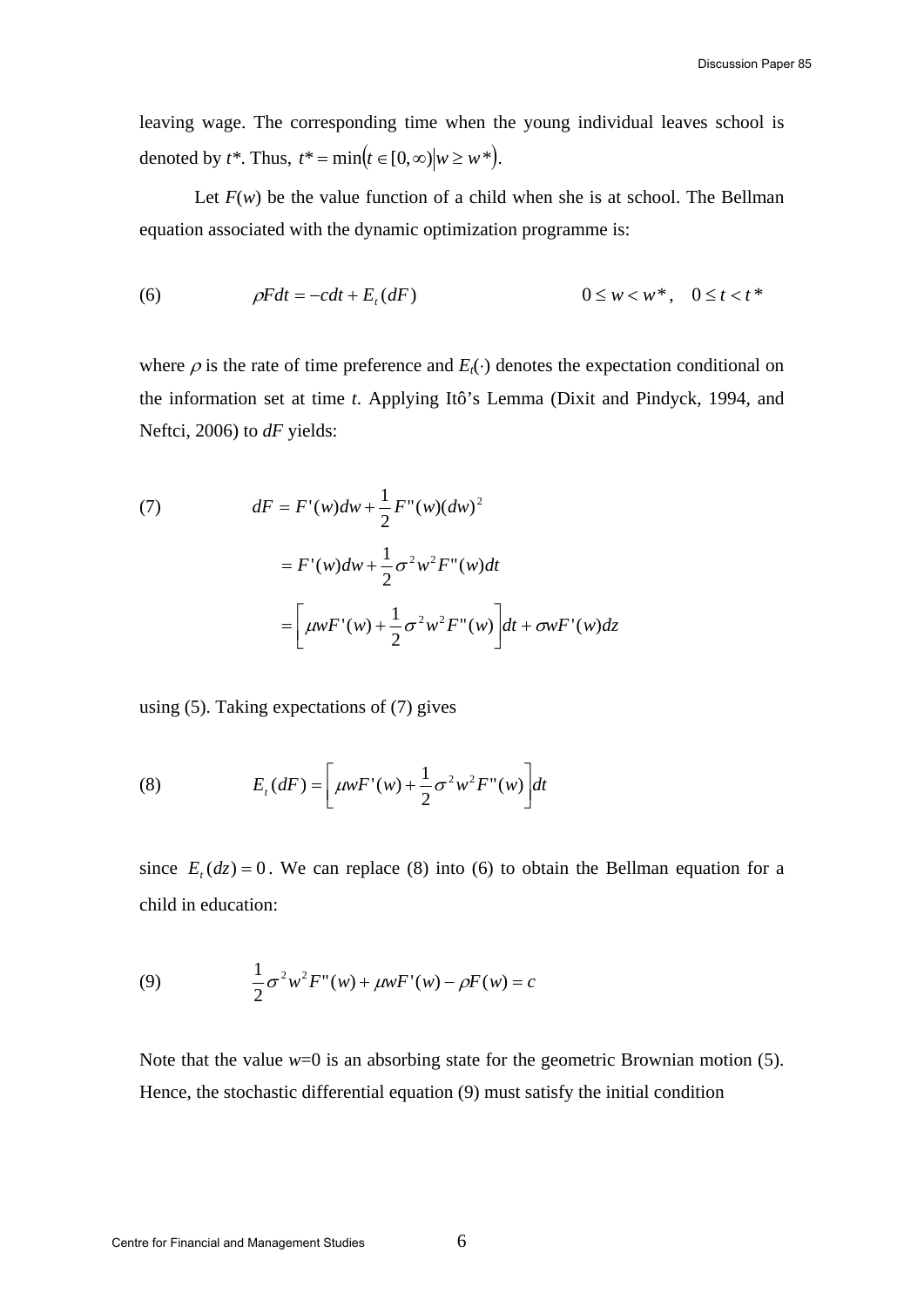$$
(10) \t\t F(0) = -\frac{c}{\rho}
$$

The boundary condition that must hold for the value function  $F(w)$  at the critical school-leaving time *t*\* is:

(11) 
$$
F(w^*) = E_{t^*} \left[ \int_{t^*}^{\infty} \lambda e^{-\lambda s} e^{-\rho s} w_s ds \right] = \frac{\lambda w^*}{(\rho + \lambda) - \mu}
$$

In evaluating (11), use has been made of Itô's Lemma (see Dixit and Pindyck, 1994, page 82). The corresponding condition that must hold at the margin is:

(12) 
$$
F'(w^*) = \frac{\lambda}{(\rho + \lambda) - \mu}
$$

Equations (11) and (12) are respectively the value-matching (VM) and smoothpasting (SP) conditions for the dynamic optimization programme. From (11) and (12), it is apparent that the condition  $(\rho + \lambda) > \mu$  must hold.

 In order to solve the Bellman equation (9), we must first consider the general solution to the corresponding homogeneous differential equation:

(13) 
$$
\frac{1}{2}\sigma^2 w^2 F''(w) + \mu w F'(w) - \rho F(w) = 0
$$

Our guess solution has the form  $F(w) = Aw^{\beta}$ : it follows that  $F'(w) = \beta F(w)/w$  and  $F''(w) = \beta(\beta - 1)F(w)/w^2$ . Replacing into (13) and dividing through by  $F(w)$  we obtain the following parametric equation in  $\beta$ :

(14) 
$$
\frac{1}{2}\sigma^2\beta^2 + \left(\mu - \frac{\sigma^2}{2}\right)\beta - \rho = 0
$$

The roots of the quadratic equation (14) are: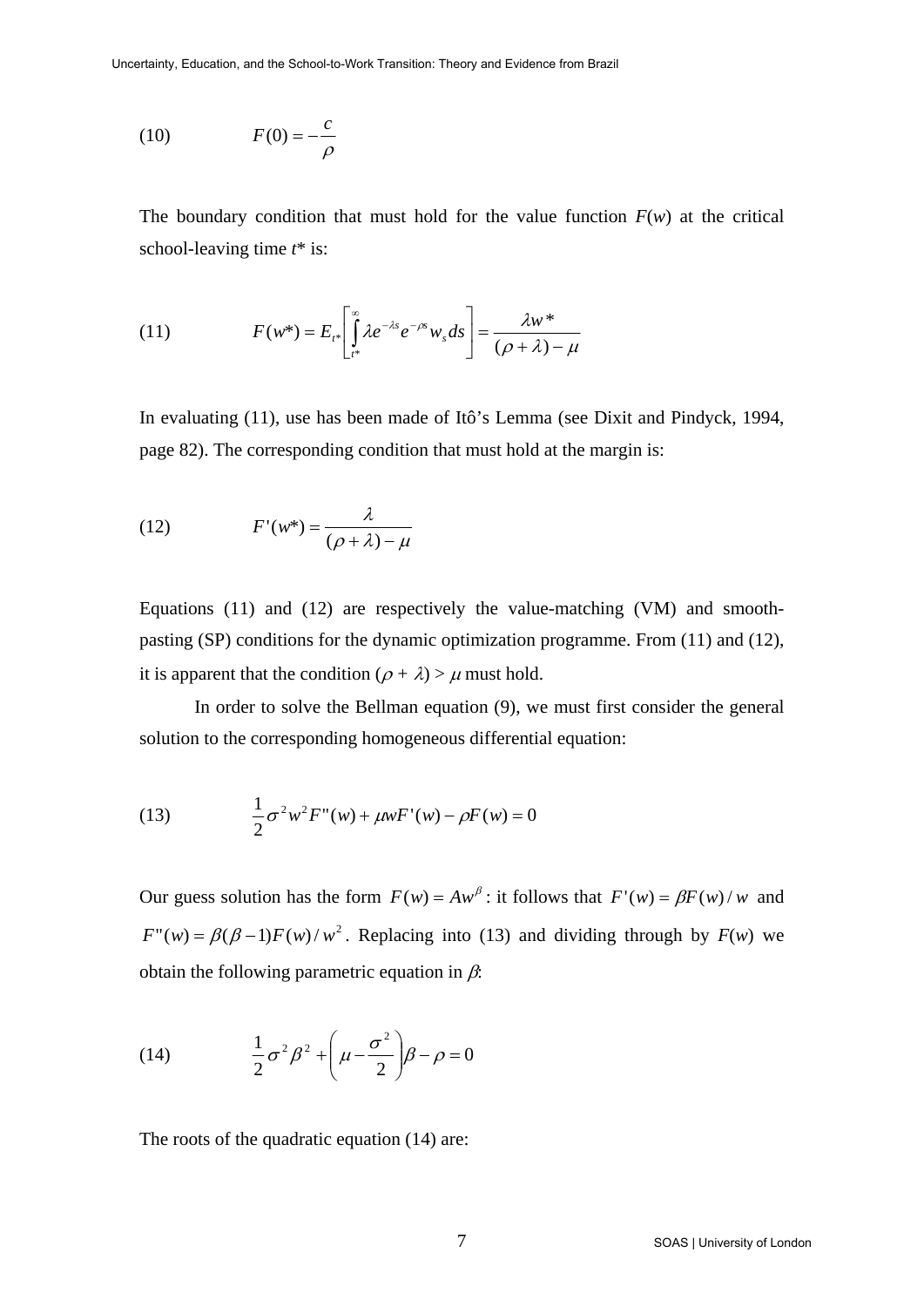(15a) 
$$
\beta_1 = \frac{1}{2} - \frac{\mu}{\sigma^2} + \sqrt{\left(\frac{1}{2} - \frac{\mu}{\sigma^2}\right)^2 + \frac{2\rho}{\sigma^2}} > 0
$$

(15a) 
$$
\beta_2 = \frac{1}{2} - \frac{\mu}{\sigma^2} - \sqrt{\left(\frac{1}{2} - \frac{\mu}{\sigma^2}\right)^2 + \frac{2\rho}{\sigma^2}} < 0
$$

Note that  $\beta_2$  would be inconsistent with the initial condition (10), since  $w^{\beta_2}$  would tend to infinity as  $w \rightarrow 0$ . Hence, the general solution of the homogeneous equation (13) is  $F(w) = Aw^{\beta_1}$ . A particular solution of the inhomogeneous equation (9) is  $F(w) = -c/\rho$ . Therefore, the general solution of the Bellman equation (9) is

(16) 
$$
F(w,t) = Aw^{\beta_1} - \frac{c}{\rho}
$$

It remains to determine *A* and *w*\* (the critical school-leaving wage). These can be obtained from the value-matching and the smooth-pasting conditions (11) and (12). Using (16), these become respectively:

(17) 
$$
F(w^*) = A(w^*)^{\beta_1} - \frac{c}{\rho} = \frac{\lambda w^*}{\rho + \lambda - \mu}
$$

(18) 
$$
F_w(w^*) = A\beta_1(w^*)^{(\beta_1-1)} = \frac{\lambda}{\rho + \lambda - \mu}
$$

Multiplying (18) by  $w^*/\beta_1$ , replacing into (17) and solving for  $w^*$  we obtain:

(19) 
$$
w^* = \left(\frac{\beta_1}{1-\beta_1}\right)\left(\frac{\rho+\lambda-\mu}{\rho\lambda}\right)c
$$

Note that, since  $(\rho + \lambda) > \mu$ , equation (19) requires that the underlying parameter values must be such that  $\beta_1$ <1. Note also that, if  $\lambda \rightarrow \infty$  (that is, the unemployment spell tends to zero), the critical wage  $w^*$  converges to  $(\beta_1/(1-\beta_1))(c/\rho)$ .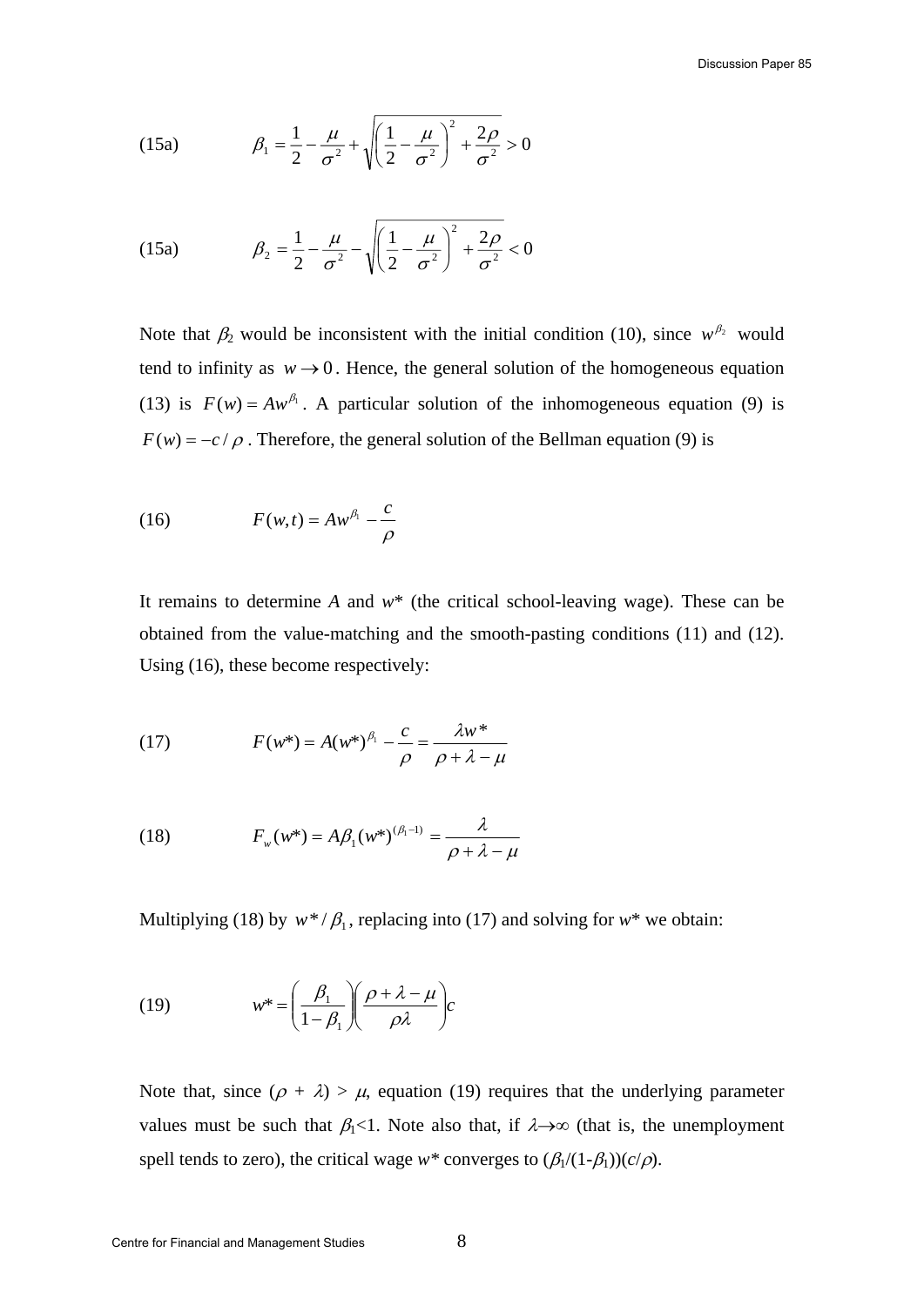The threshold wage *w*\* indicates to the remuneration of a skilled worker, and is given by a mark-up over the wage of an unskilled worker *v*. From (2) and (3), the critical school-to-work condition can be expressed in terms of the unskilled wage rate, *v*\*:

(20) 
$$
w^* = m(h(t^*), 0) \cdot v^*
$$

where  $t^* = \min(t \in [0,\infty] | w \geq w^*)$  is a random variable that denotes the optimal transition time and where  $m(h(t^*),0)$  is the corresponding mark-up (for a school leaver, on-the-job experience is of course still zero). A high sensitivity of the wage mark-up to education-acquired general human capital could therefore lower the critical school-leaving value of the unskilled wage rate, *v\**.

 Figures 2-4 illustrate how the critical school-leaving wage *w\** varies with the main parameters of the model, for a configuration of parametere values. The critical wage  $w^*$  is a decreasing function of the instantaneous drift rate of the wage process,  $\mu$ (Figure 2) and an increasing function of the instantaneous rate of arrival of jobs during search,  $\lambda$  (Figure 3). Children leave school earlier if they expect that wages will increase faster in the long term, and will remain longer at school if they anticipate a shorter unemployment spell before they find a job (given by  $1/\lambda$  in expected value). From equation (19), young people also remain longer at school in response to an increase in the cost of schooling *c*. The reason for this result is that the higher wages associated with higher education would enable them to recover the cost of schooling.

Significantly, the threshold wage  $w^*$  is also an increasing function of the perceived uncertainty in the labour market, as measured by the wage variability parameter  $\sigma$ . Figure 4 illustrates how *w*<sup>\*</sup> varies with  $\sigma$ . This finding is one of the main implications of the model. The intuition for this result is as follows. The critical issue in a dynamic model of education is the optimal timing of the transition from school to work. In the presence of uncertainty on labour market outcomes, households prefer to be more cautious and postpone their children's entry into the labour market until the expected wage is sufficiently high. The decision to leave school is largely irreversible, and therefore it would be very costly to leave school at a time when the labour market conditions are not particularly favourable. As a result, young individuals decide to remain longer at school.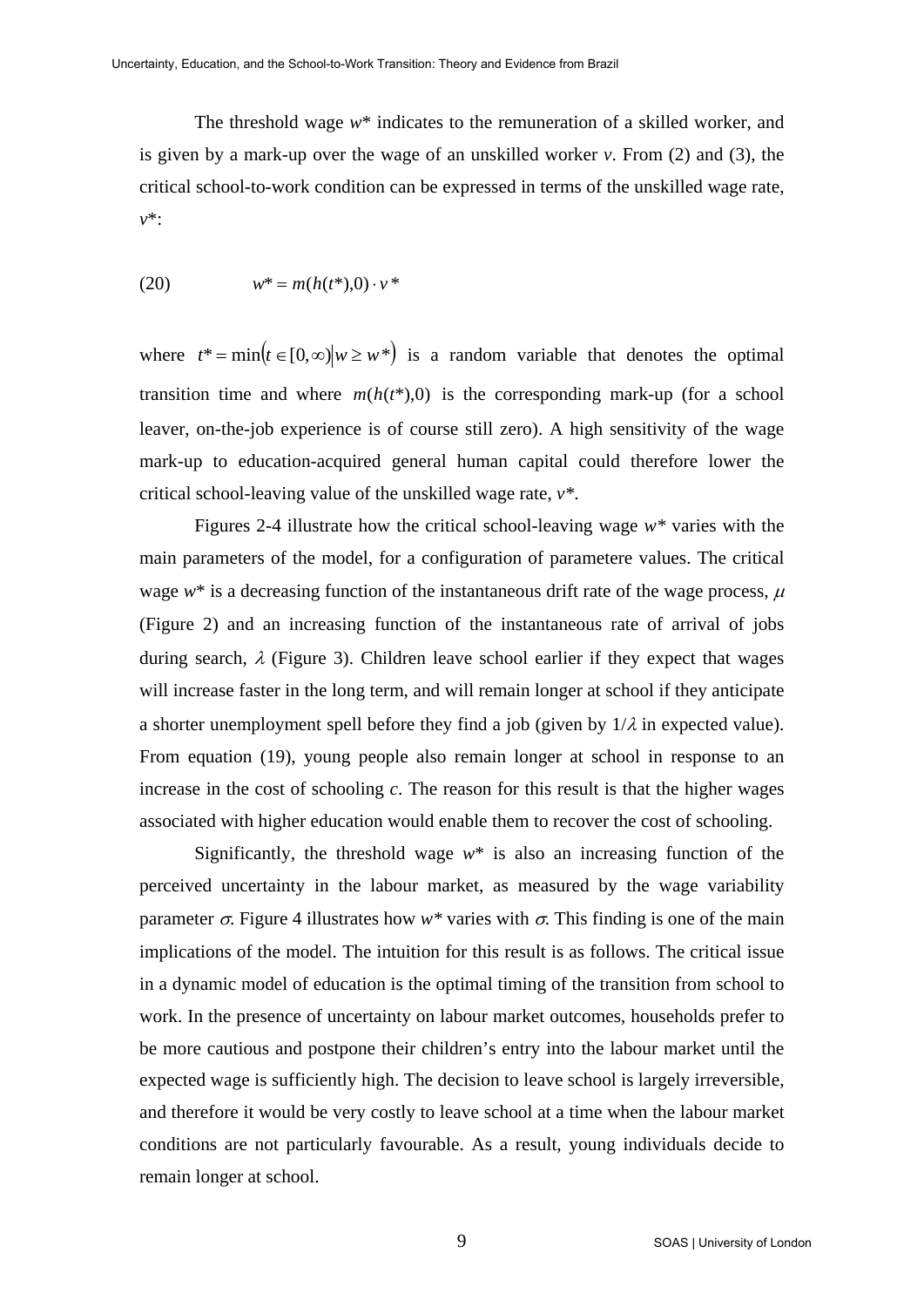Figure 4 also shows that the critical wage *w\** is an increasing function of the rate of time preference,  $\rho$ . A higher value of the rate of time preference is associated with a more cautious behaviour by young individuals, who tend to postpone their school leaving date until the labour market conditions are sufficiently favourable. From Figure 4 it is also possible to see that the impact of increased uncertainty on the decision to postpone entry into the labour market is reduced when the rate of time preference is lower. Hence, more "patient" individuals tend to be less affected by labour market uncertainty.

 We proceed to test empirically the main implications of the model using data on school-leavers in Brazil.

#### **3. The data**

Our empirical analysis is based on micro data on households in Brazil from the *Pesquisa National por Amostra de Domicílios* (PNAD) for 2004. The survey has been run annually from 1981, and includes data from all the states in Brazil with the exception of the rural North-West. The survey contains information on both individual and household characteristics. This dataset has been used to analyse a number of aspects of labour demand and child labour by Manacorda and Rosati (2007).

 A particularly attractive feature of the survey for our purposes is the attention it devotes to children and to young members of the family. The data set contains information on schooling and on the work activities of young individuals, as well as information on the labour market participation by adult members. Labour by young people includes paid and unpaid work, both inside and outside the family, with the exclusion of household chores.

 Some descriptive features of the data are summarized in Tables 1 and 2. Our empirical analysis makes use of 2004 cross-sectional data, and focuses on young individuals aged from 15 to 24. The sample contains over 67,000 observations. About 48% of them are in employment, and 53% of them attend school (19% of them both work and study). Their average age is just over 19 years, and 51.6% of them are female. We have information on the education of the head of household.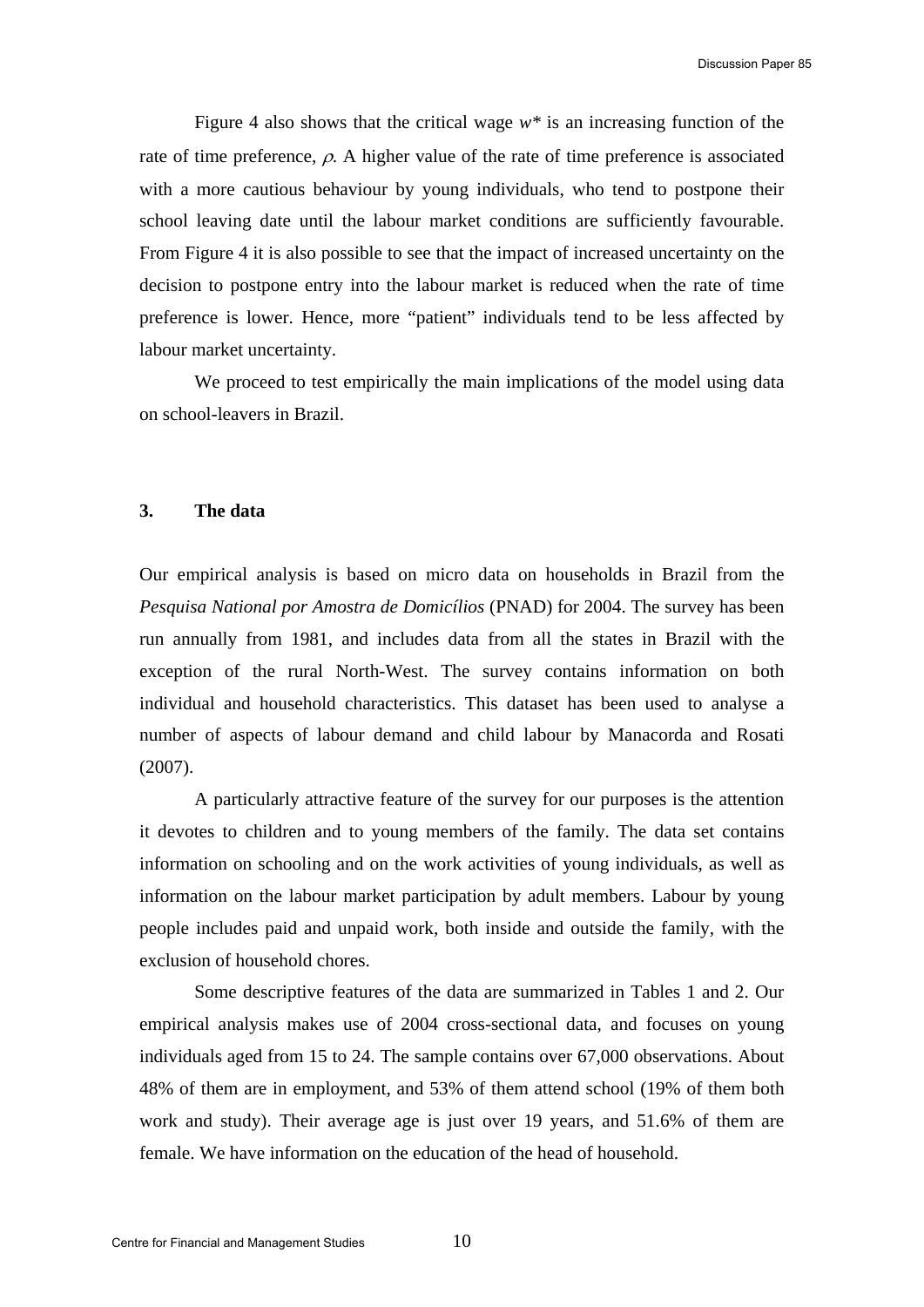The specific variables that capture labour market conditions are the share of youth employment, defined as the share of youth (15-24) to working age (25-50) population ratio, and the adult (25-55) employment to population ratio. In particular the first variable can be seen as a proxy for labour supply, whereas the second variable can be regarded as a proxy for the state of the economic cycle as in Card and Lemieux (2000).

 Table 2 illustrates the work and study status of the young people in the sample. About 33% of them have study as their only occupation and 29% of them are in employment. A further 19% combine both work and study, whereas 19% of them are reported to be neither working nor studying.

### **4. Empirical analysis**

The theoretical analysis of section 2 shows that uncertainty on the outcome of the investment in education is a critical determinant of the decision about the timing of transition from school to work. We exploit the cross-sectional variability across states of the survey on PNAD in order to obtain a measure of the variability of the returns to education in terms of residuals from individual Mincerian wage equations. We estimate wage equations across states, using a number of controls for individual and job characteristics consistent with human capital theory. The residuals from these estimated wage equations form the basis for the computation of the coefficient of variation of wages for each State of the Brazilian Federation, which is our measure of wage uncertainty used in the empirical analysis on the study *vs.* work status of young people.

### **4.1 Wage equations**

We have estimated empirical wage equations for all individual workers aged 25-55 in the sample. Our equations include controls for both individual and job characteristics. The individual regression equations on wages are of the form: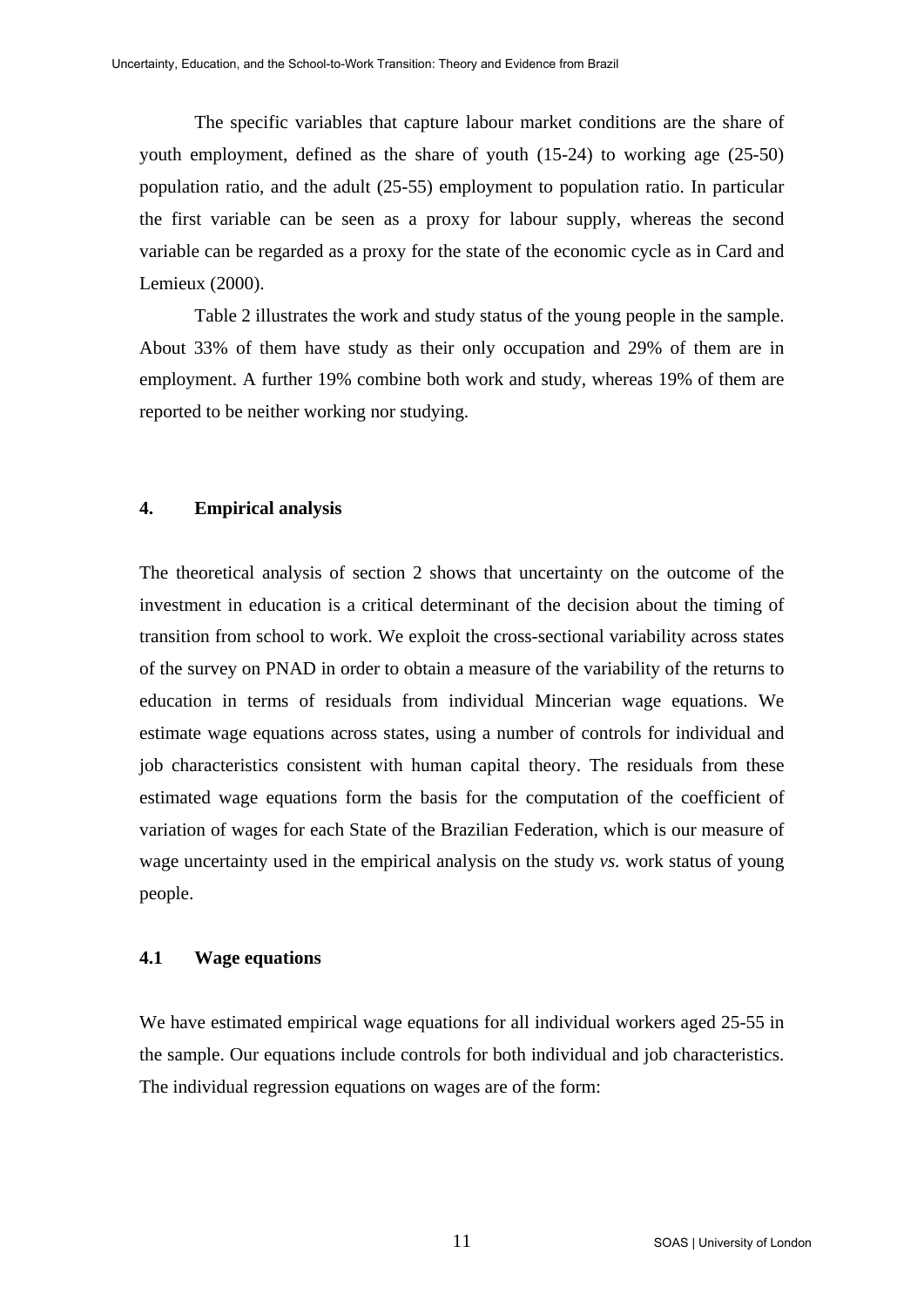(21)

$$
\ln(wage)_{is} = \text{constant} + \beta_1 (age)_{is} + \beta_2 (age)_{is}^2 + \beta_3 (education)_{is} + \beta_4 (education)_{is}^2
$$

$$
+ \beta_5 (work age)_{is} + \beta_6 (work age)_{is}^2 + \beta_7 (urban dummy)_{is}
$$

$$
+ \gamma' (industry \, dummies)_{is} + \delta' (occupation \, dummies)_{is} + \varepsilon_{is}
$$

where *wage*, *age* and *education* are characteristics of the individual worker *i*, and *work age* denotes the age when individuals started working. The subscript *s* denotes the state of residence. The equations also include urban, industry and occupation dummies.

 The residuals from the estimated equations (21) can be seen as capturing the unpredictable and erratic component of wages, after controlling for general and specific human capital and other characteristics of the job. We interpret these residuals as a measure of the risk faced by individual workers, when they have to decide on their investment in education.

 Equation (21) has been separately estimated for all workers in each state, and the resulting coefficient of variation (CV) of the residuals has been computed. These coefficients of variation measure the residual wage uncertainty in each state, and are used as our proxy for the uncertainty faced by workers in their education decision.

 Table 3 reports the values of the coefficient of variation of wage residuals by gender across the states of the Brazilian Federation. The CV exhibits a large crosssectional variability across states and gender. The values of CV range from 0.0895 in Santa Catarina and 0.0924 in São Paulo in the South to 0.1355 in Maranhão and 0.1441 in Piauí in the North-Est for male workers. For female workers, the CVs range from 0.0892 in Amazonas and 0.0916 in Roraima in the North-West to 0.1490 in Maranhão and 0.1701 in Piauí. The CV at State level is the measure of uncertainty about labour market outcomes that we use in our regressions on activity status.

### **4.2 Uncertainty and schooling**

The estimates of multinomial logistic equations on the activity status of young individuals in the sample are reported in Table 4. The reference status is given by young individuals who have work as their only occupation. These estimates can be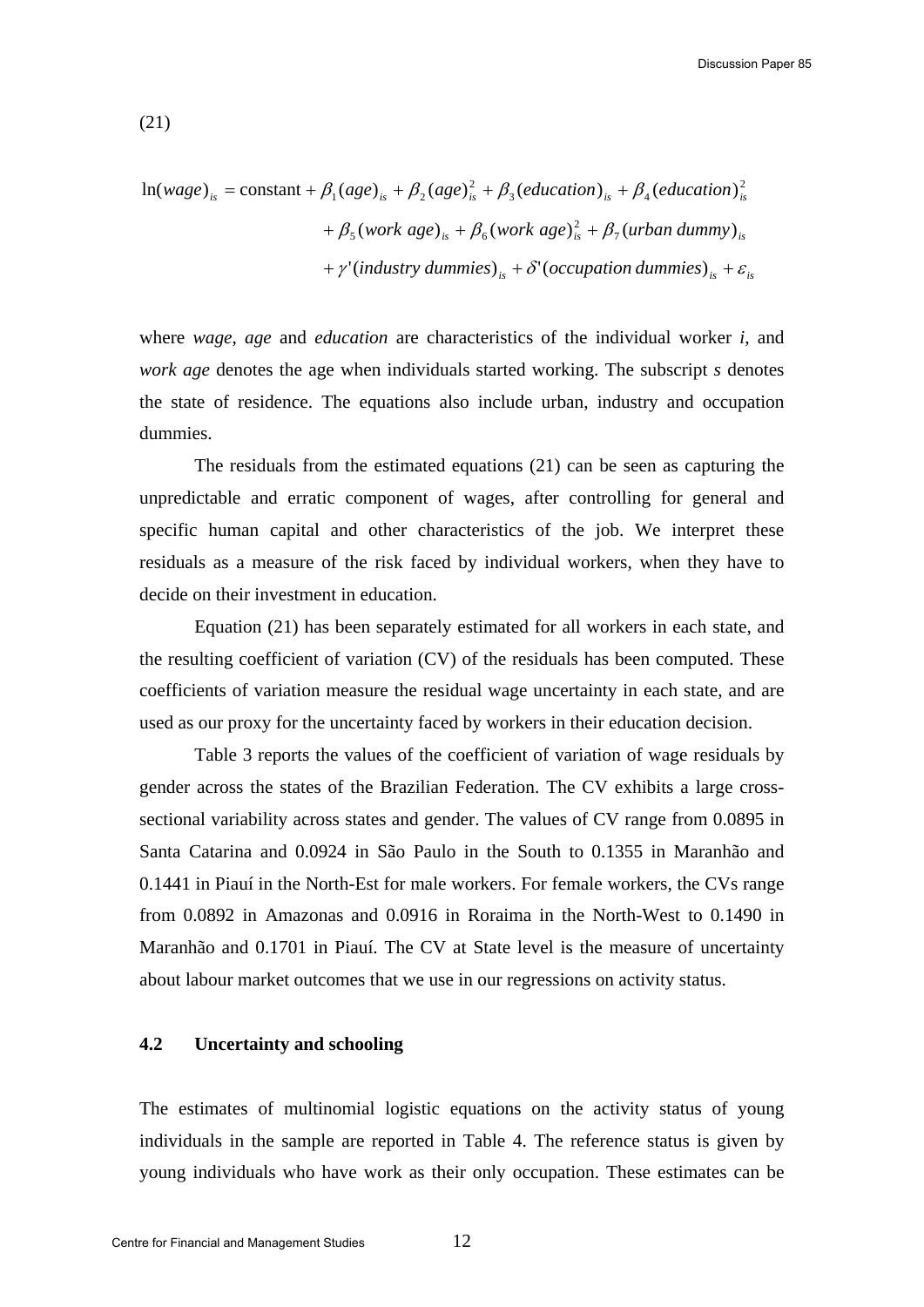read in conjunction with Table 5, which presents the marginal effects from the multinomial logit estimates on the activity status. Most explanatory variables in the equations are highly significant and their signs conform to intuition. Age has a positive but decreasing effect on the probability of working, and a negative effect on the probability of studying. Female individuals are more likely either to be at work full-time or to be idle, which presumably includes attending to household chores. Having a female head of household also makes it more likely that the young individual is neither studying nor at work. The estimated coefficients on household size and on the number of siblings jointly imply that a large number of adults in the family makes it more likely that the young individual is at work, whereas a large number of children implies that the individual is more likely to be either idle or at work. Higher education of the head of household makes it more likely that the individual studies (consistent for instance with Brown, 2006). Also, higher family income, measured by family expenditures, is associated with an increased probability that the youth studies or combines work and study. Better-off households, therefore, are characterised on average by greater investment in the education of their children.

 The labour market variables are also highly significant and have the expected sign. A higher share of youth employment makes it more likely that young individuals stay on at school or are idle, and less likely that they are at work (alone or in conjunction with studying). This could be interpreted as a labour supply effect, which is exogenous to the individual participation decision. By contrast, a higher employment-to-population ratio has a negative effect on the probability of young people studying. This ratio can be interpreted as a proxy of the demand for labour, which can be regarded as exogenous to the individual decision. The finding could be interpreted as evidence of the pro-cyclical nature of youth employment, as also borne out by the negative and significant on the idle status, which could be seen as related to the opportunity cost of not being active in the presence of high demand for labour.

 The most important finding of our analysis concerns the role of risk on activity status. The coefficient of variation has a positive and significant effect on the probability of studying or of combining study and work. Thus, greater uncertainty on labour market outcomes is associated with a higher probability of staying on at school. The largest coefficient is on the work-and-study status. These results are consistent with a real options approach to education as an investment under uncertainty. Leaving school can be seen as the exercise of the real option to abandon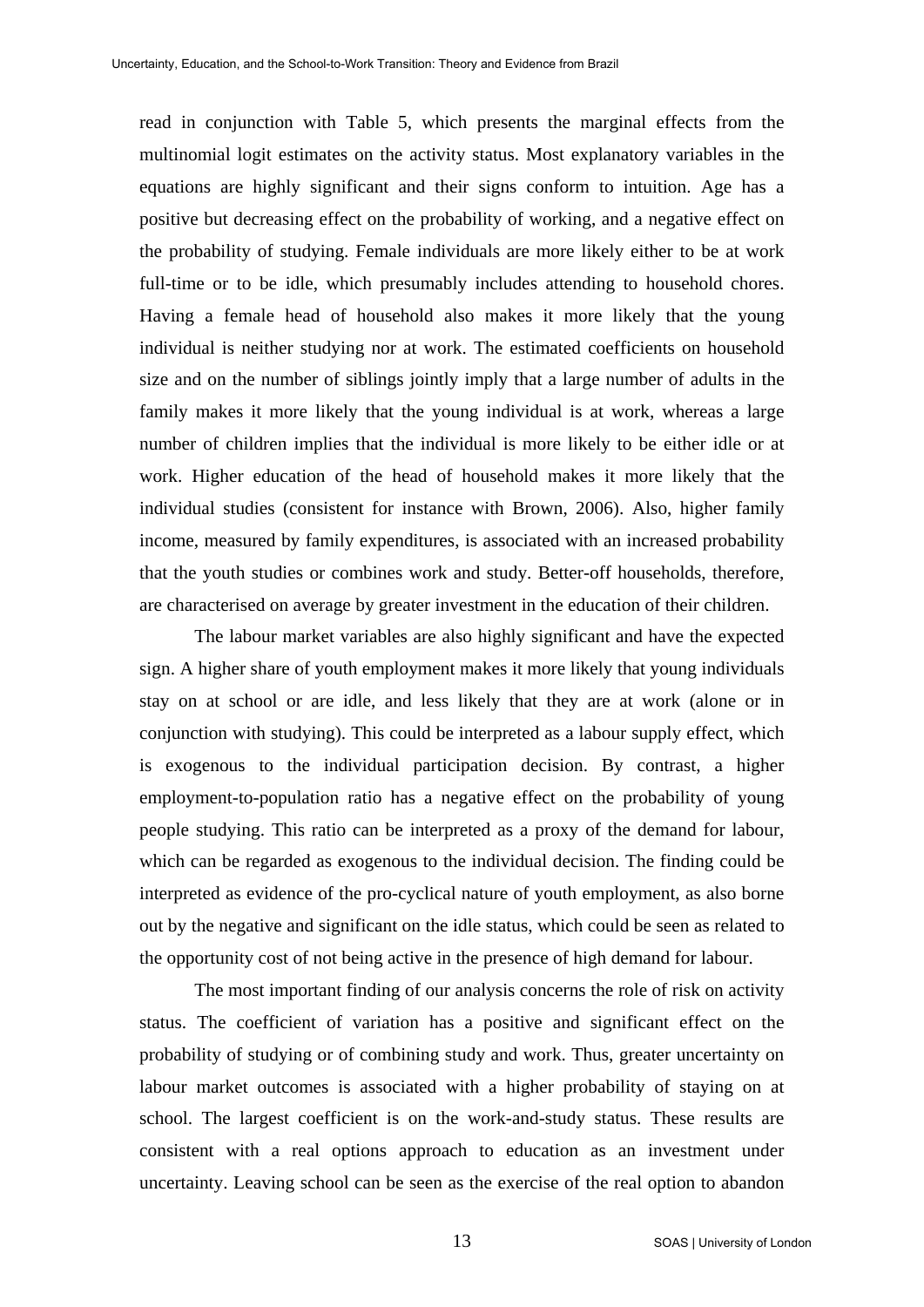an investment. Under uncertainty, the value of the option increases, and therefore young individuals are more reluctant to exercise. Leaving school is a largely irreversible decision, and the wrong timing of entry in the labour market could have long-lasting consequences on an individual's income and career prospects. Hence, increased uncertainty leads young individuals to behave more cautiously and to postpone their disinvestment in education, possibly combining schooling with work.

 When the coefficient of variation is interacted with household expenditures, however, the effect of uncertainty is reduced. Thus, it would appear that poorer households, whilst on average are characterised by lower investment in education, still tend to respond more strongly to increased uncertainty by postponing the timing of school leaving of their children. Young individuals from richer household are less vulnerable to the effects of uncertainty on their schooling *vs.* work decision. If we accept that poorer households effectively face higher discount rates, consistent with the literature on liquidity constraints (see *e.g.* Zeldes, 1989), this result can be explained in terms of the interaction between wage uncertainty and rate of time preference illustrated in Figure 4. Young individuals from poorer households are more sensitive to increased labour market uncertainty, and tend to postpone leaving school more than individuals from richer households.

It is important to note that, if liquidity constraints for households were perfectly binding, there could be no role for uncertainty as households would be on a corner solution. Thus, our results can be seen as suggesting at least some elements of choice in schooling decisions even for relatively poor households (for a recent analysis of the role of credit constraints on children education, see Chamarbagwala, 2008).

 Finally, Table 6 presents the results of a probit estimation of the probability of employment, conditional on being out of school. The equation has been estimated for those individuals who have ever been at school. The labour market variables have the expected sign. In particular, the supply-side variable (share of youth employment) has a negative sign, whereas the demand-side variable (employment to population ratio) attracts a positive sign. The coefficient of variation has a positive and significant coefficient: the probability of employment is higher in those States with greater residual wage variability.

This finding appears to be supportive of the recent policy reforms aimed at increasing the degree of flexibility of labour markets (de Barros, Corseuil and Leite,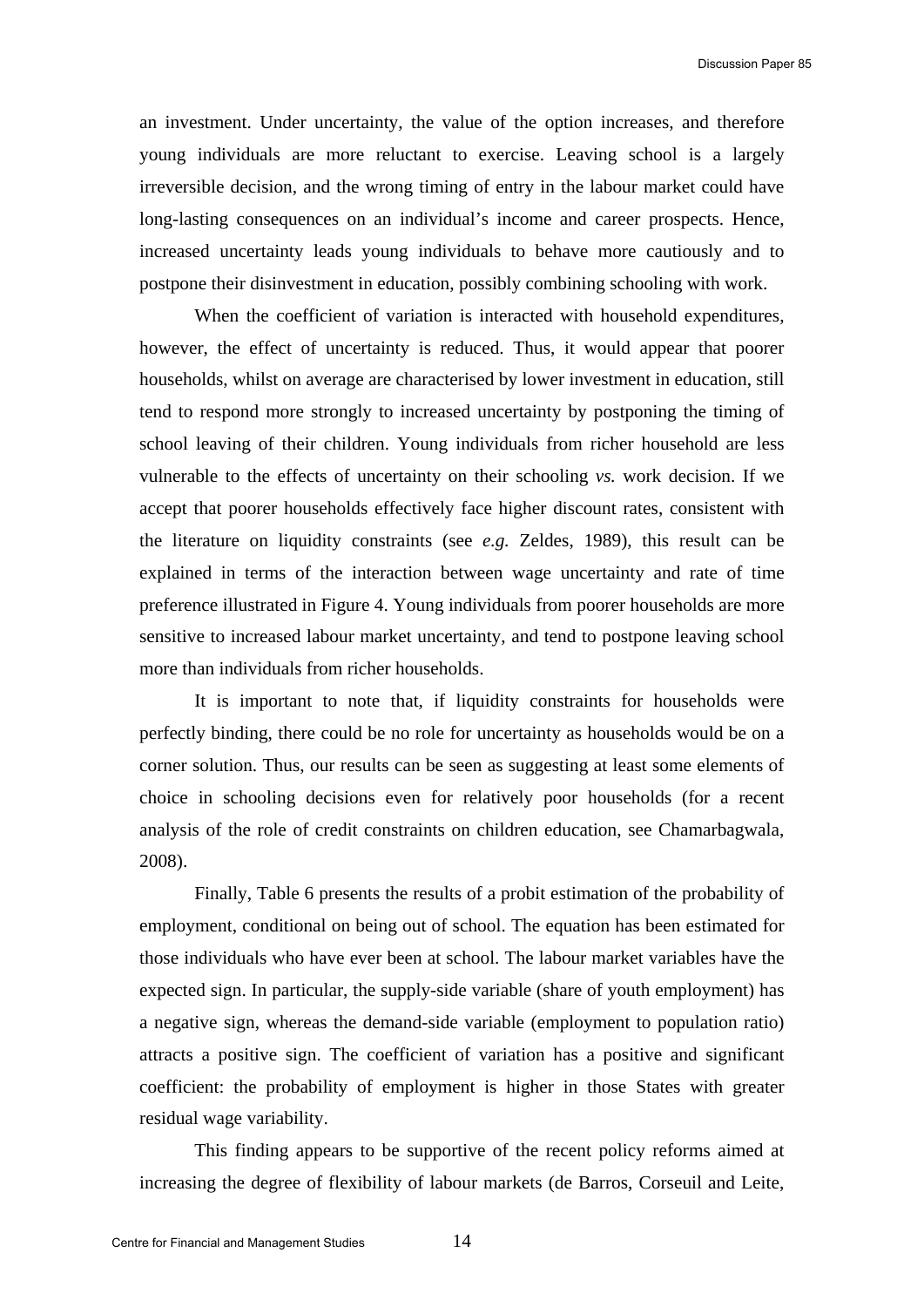2000; and Marshall, 2004). The findings are potentially highly relevant for the economy, since investment in human capital has been identified as the single most important factor in improving the level of income and decreasing income inequality in Brazil (Menezes-Filho and Vasconcellos, 2004).

### **5. Conclusions**

This paper sets forth a stochastic model of school-to-work transition in developing countries. Greater uncertainty on labour market outcomes leads to more cautious behaviour about the time when it is optimal to leave school to enter the labour market.

 The main predictions of the model are confirmed by the empirical evidence on young individuals in Brazil. Greater uncertainty on residual wages is associated with an increased likelihood that individuals stay on at school, either as their only activity or in conjunction with working. Richer households are less responsive to increased uncertainty than poorer households. The empirical findings are consistent with a real options approach to the demand for education.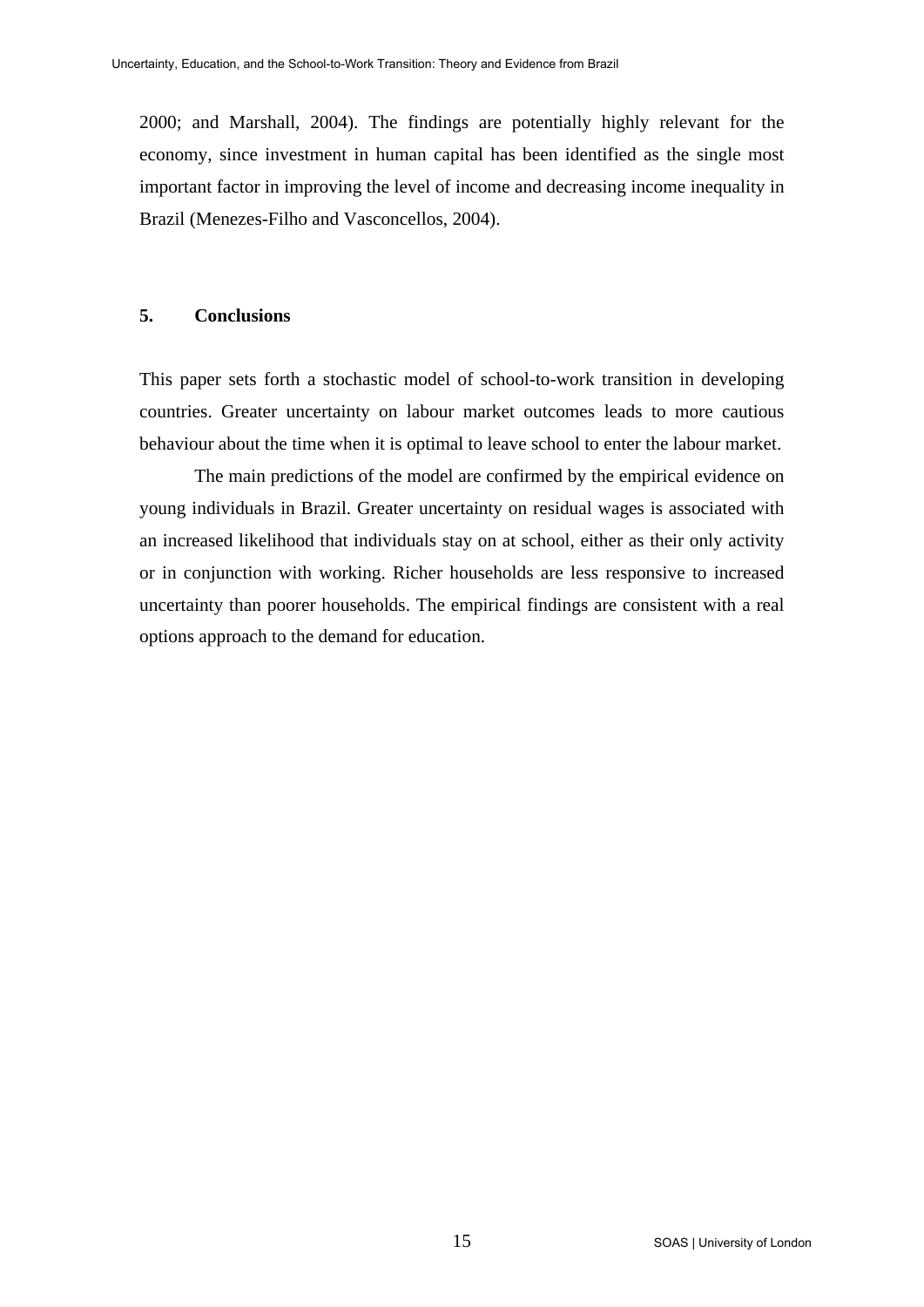

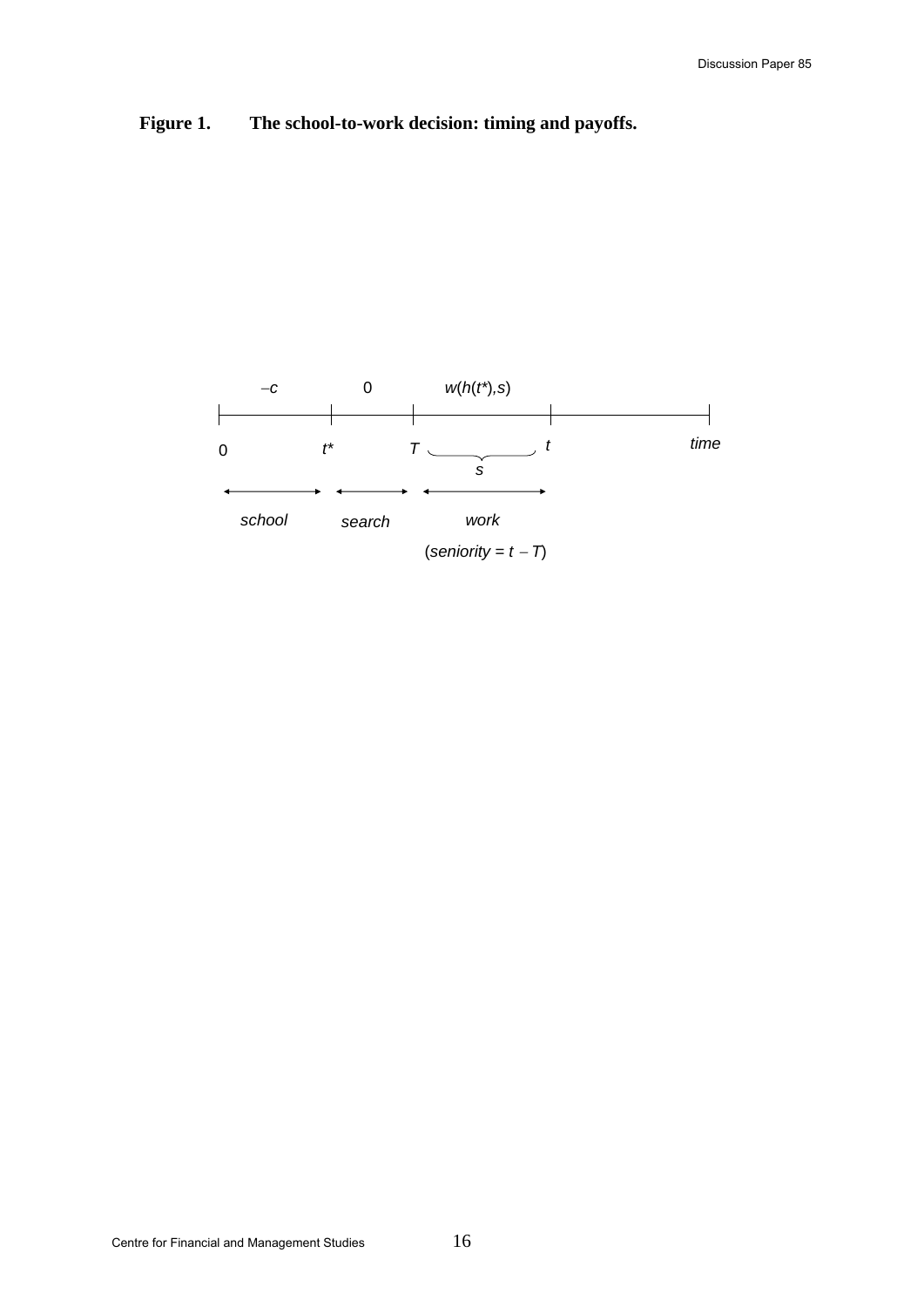### **Figure 2. The school-leaving wage and the wage drift.**



Note.

Parameter values are  $\lambda = 0.1$ ,  $\rho = 0.01$ ,  $\sigma = 0.01$ ,  $c = 1$ .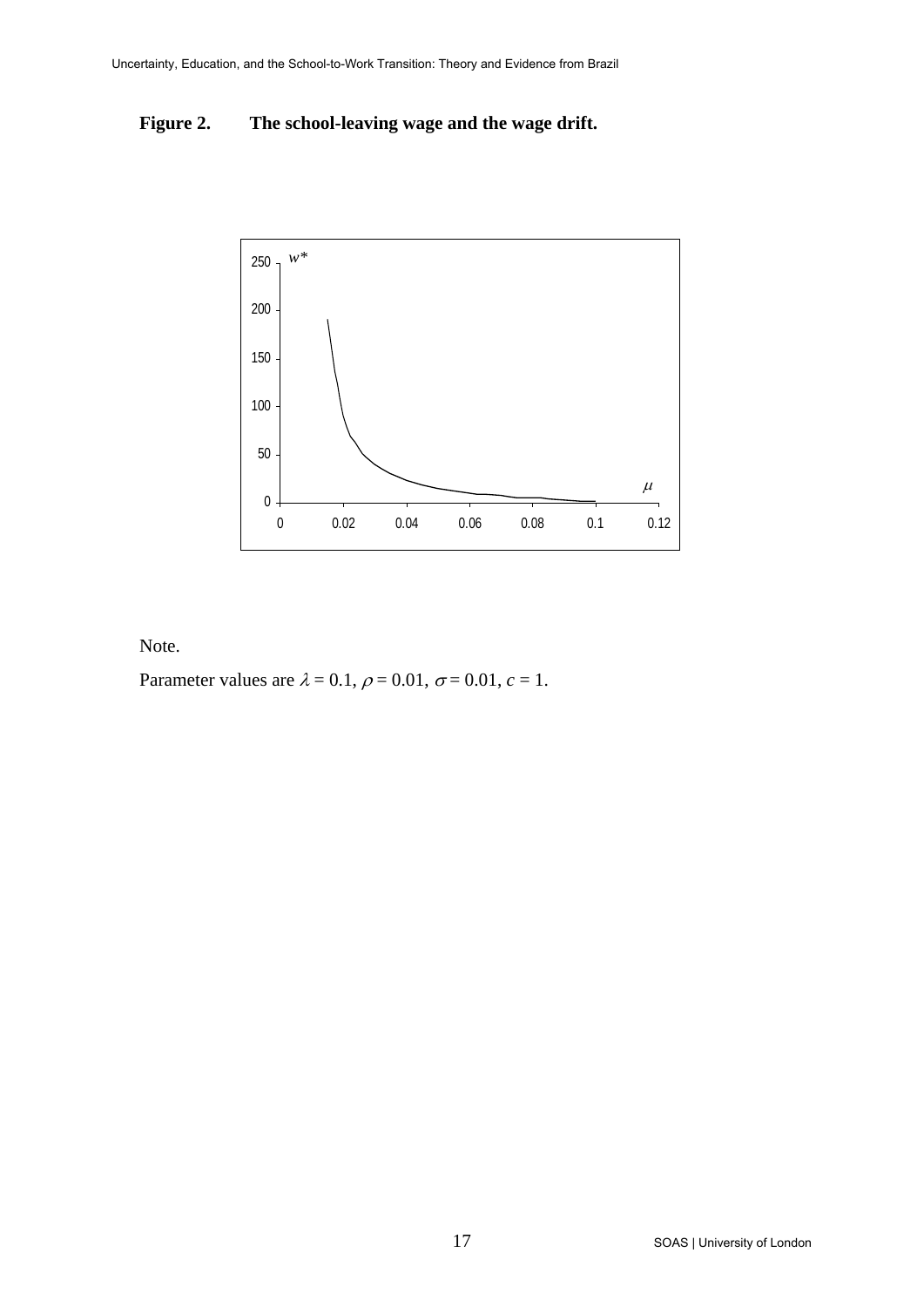### **Figure 3. The school-leaving wage and the rate of job arrival.**



Note.

Parameter values are  $\mu = 0.1$ ,  $\rho = 0.01$ ,  $\sigma = 0.01$ ,  $c = 1$ .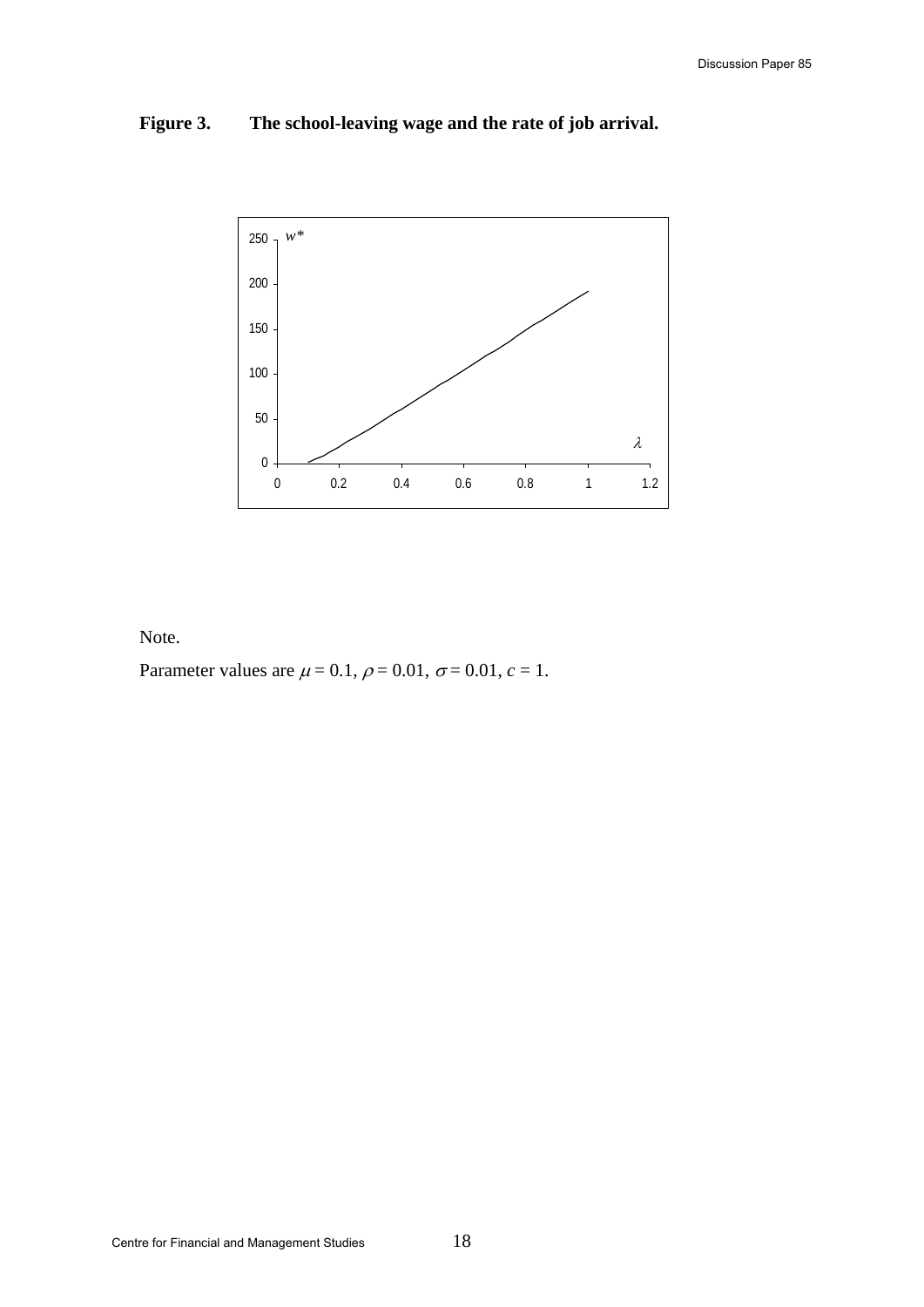### **Figure 4. The school-leaving wage and uncertainty.**



Note.

Parameter values are  $\lambda = 0.1$ ,  $\mu = 0.1$ ,  $c = 1$ .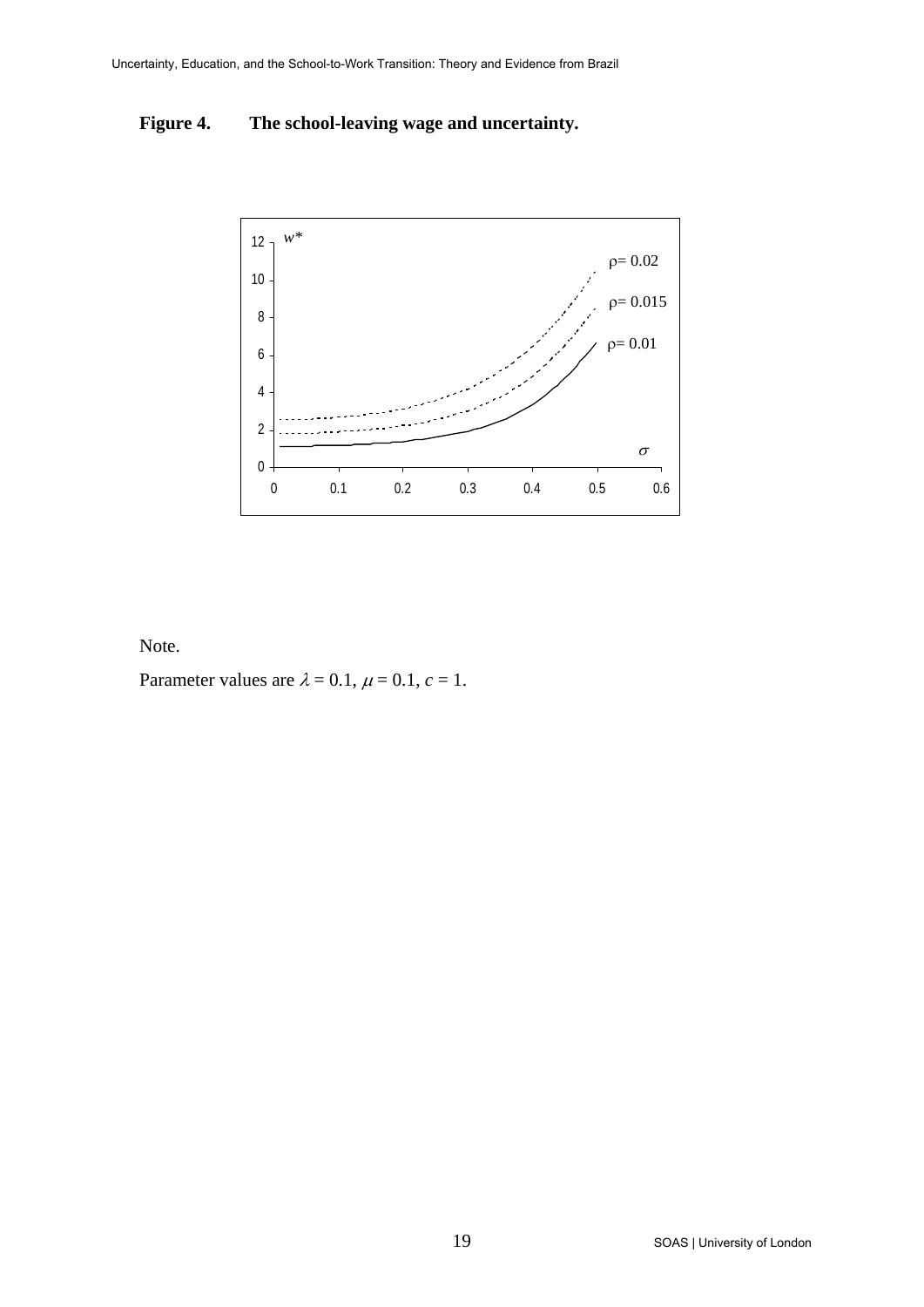| <b>Variable</b>                                      | <b>Mean</b> | <b>Standard</b><br>deviation |
|------------------------------------------------------|-------------|------------------------------|
| Employment                                           | 47.979      | 49.959                       |
| Attendance                                           | 52.669      | 49.929                       |
| Age                                                  | 19.145      | 2.833                        |
| Gender (% female)                                    | 0.515       | 0.500                        |
| Gender of head of household $(=1$ if male)           | 0.682       | 0.466                        |
| Size of household                                    | 4.824       | 2.028                        |
| Number of siblings                                   | 0.360       | 0.693                        |
| Education of head of household (no education)        | 0.141       | 0.348                        |
| Education of head of household (primary)             | 0.524       | 0.499                        |
| Education of head of household (secondary or higher) | 0.336       | 0.472                        |
| Log of household expenditure                         | 9.559       | 3.294                        |
| Share of youth employment                            | 0.307       | 0.032                        |
| Employment to population ratio                       | 0.750       | 0.037                        |
| Coefficient of variation of residual from state wage |             |                              |
| equations                                            | 0.115       | 0.016                        |

### **Table 1. Descriptive statistics.**

Note:

Number of observations: 67,476.

Employment: 1 if the individual works, 0 otherwise.

Attendance: 1 if the individual attends school, 0 otherwise.

Gender: 1 if female, 0 if male.

Gender of head of household: 1 if male, 0 if female.

Share of youth employment: share of youth (15-24) to working age population.

Employment to population ratio: adult (25-55) employment to population ratio.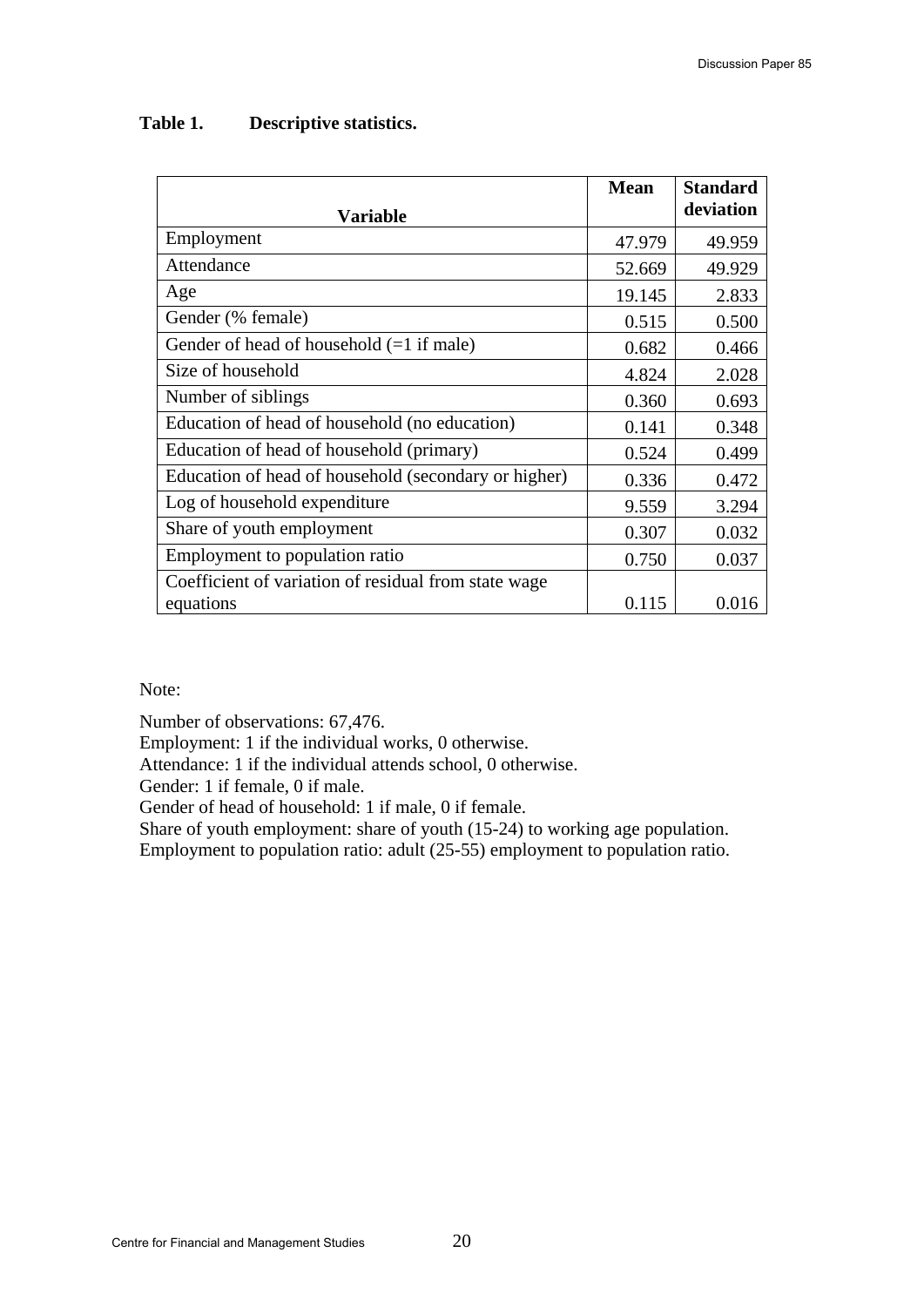## **Table 2. Work and job status of young people.**

| Work only      | 28.48% |
|----------------|--------|
| Study only     | 33.26% |
| Work and study | 19.37% |
| Idle           | 18.89% |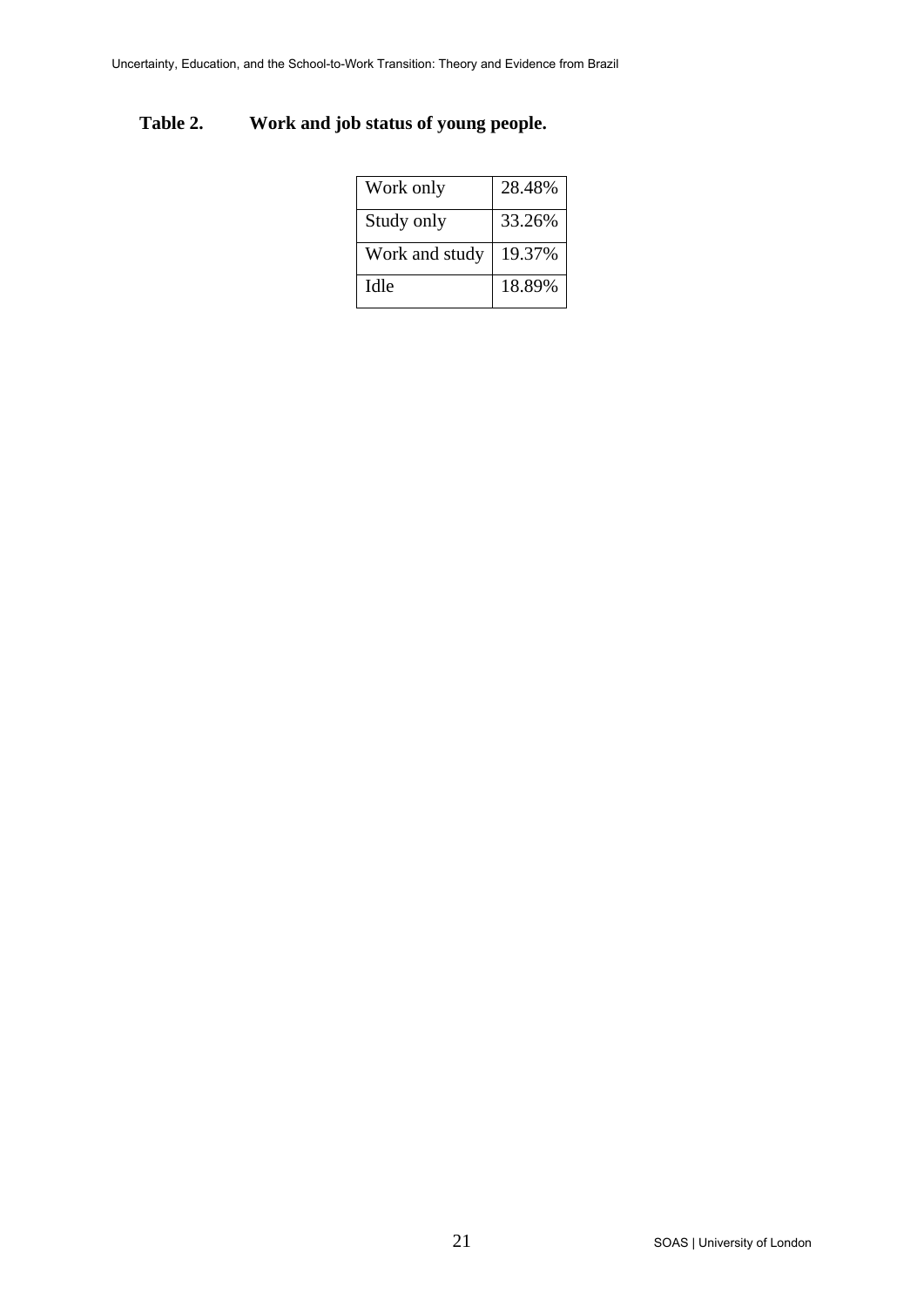| Unidade da Federação | <b>Male</b> | <b>Female</b> |
|----------------------|-------------|---------------|
| Acre                 | 0.1231      | 0.1168        |
| Alagoas              | 0.1136      | 0.1140        |
| Amapá                | 0.1005      | 0.1074        |
| Amazonas             | 0.0937      | 0.0892        |
| Bahia                | 0.1172      | 0.1384        |
| Ceará                | 0.1196      | 0.1446        |
| Distrito Federal     | 0.0949      | 0.0985        |
| Espírito Santo       | 0.1167      | 0.1170        |
| Goiás                | 0.1013      | 0.1141        |
| Maranhão             | 0.1355      | 0.1490        |
| Mato Grosso          | 0.1008      | 0.0994        |
| Mato Grosso do Sul   | 0.0992      | 0.1078        |
| Minas Gerais         | 0.1039      | 0.1205        |
| Pará                 | 0.1105      | 0.1213        |
| Paraíba              | 0.1326      | 0.1405        |
| Paraná               | 0.1090      | 0.1130        |
| Pernambuco           | 0.1233      | 0.1437        |
| Piauí                | 0.1441      | 0.1701        |
| Rio de Janeiro       | 0.0958      | 0.1079        |
| Rio Grande do Norte  | 0.1306      | 0.1294        |
| Rio Grande do Sul    | 0.0996      | 0.1109        |
| Rondônia             | 0.1039      | 0.1040        |
| Roraima              | 0.1016      | 0.0916        |
| Santa Catarina       | 0.0895      | 0.0968        |
| São Paulo            | 0.0924      | 0.1030        |
| Sergipe              | 0.1054      | 0.1227        |
| Tocantins            | 0.1158      | 0.1192        |

# **Table 3. Coefficient of Variation across State (Unidade da Federação) and sex.**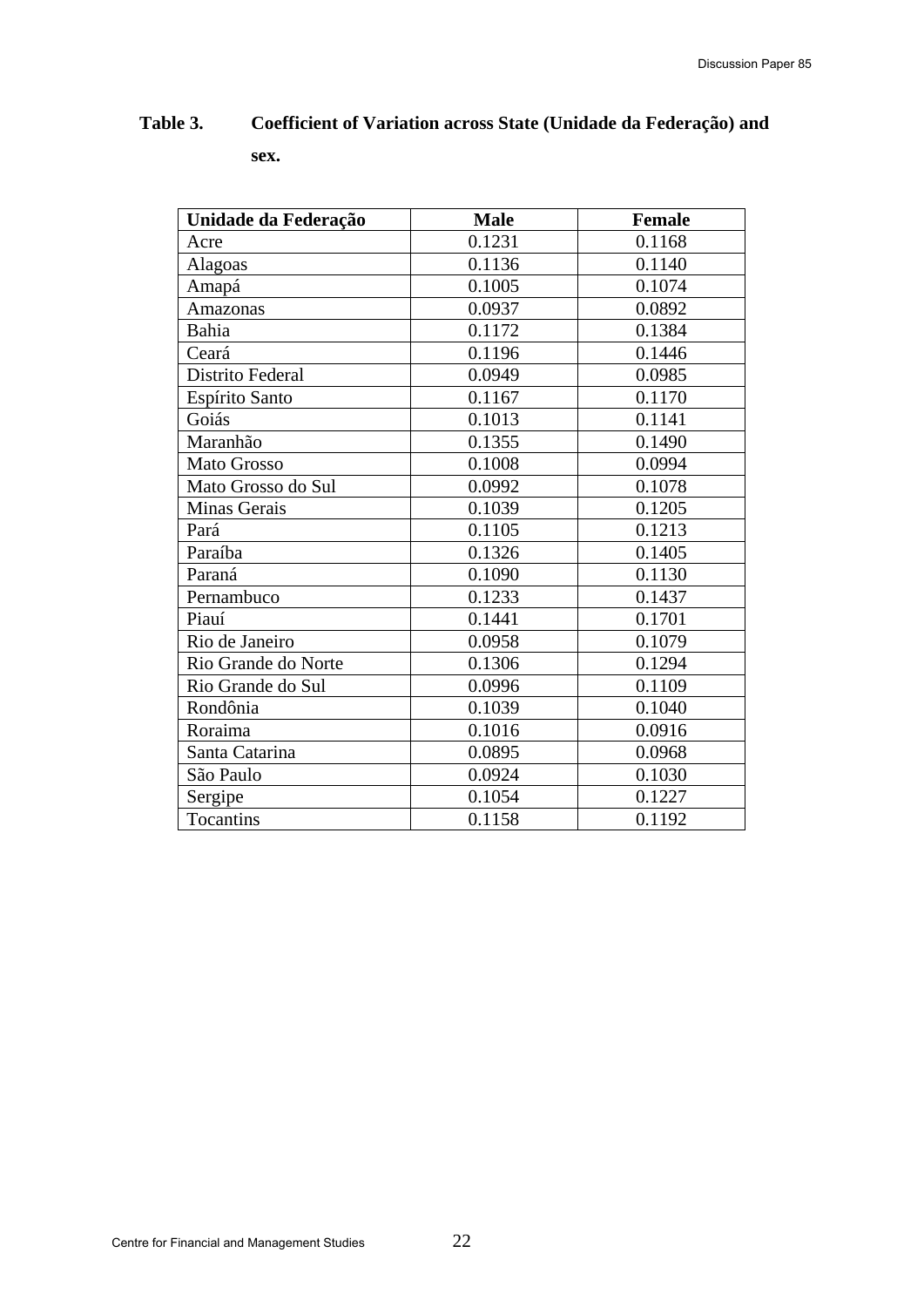|                               | <b>Study Only</b> | <b>Workand Study</b> | <b>Idle</b>  |
|-------------------------------|-------------------|----------------------|--------------|
| Age                           | $-2.7448***$      | $-1.7281***$         | $-0.8569***$ |
|                               | (0.0755)          | (0.0743)             | (0.0769)     |
| $(Age)^2$                     | $0.0552***$       | $0.0356***$          | $0.0178***$  |
|                               | (0.0019)          | (0.0019)             | (0.0019)     |
| Female                        | $0.7990***$       | $0.1667***$          | $1.0122***$  |
|                               | (0.0278)          | (0.0283)             | (0.0287)     |
| Female Head of Household      | $-0.0449*$        | $-0.0074$            | $0.0902***$  |
|                               | (0.0259)          | (0.0264)             | (0.0266)     |
| Household size                | $0.0751***$       | $0.0822***$          | $-0.0573***$ |
|                               | (0.0069)          | (0.0068)             | (0.0069)     |
| Number of siblings            | $-0.5135***$      | $-0.4114***$         | $0.3562***$  |
|                               | (0.0220)          | (0.0218)             | (0.0176)     |
| Education of Head of          | $0.1944***$       | $0.0956***$          | 0.0118       |
| Household: primary            | (0.0375)          | (0.0361)             | (0.0362)     |
| Education of Head of          | 1.1978 ***        | $0.7147***$          | $0.0904**$   |
| Household: higher             | (0.0418)          | (0.0411)             | (0.0419)     |
| $ln$ (expenditure)            | $0.0656***$       | $0.0628***$          | $-0.0533$    |
|                               | (0.0254)          | (0.0242)             | (0.0403)     |
| Share of youth employment     | 7.4990 ***        | $3.6355***$          | 5.3191***    |
|                               | (0.4788)          | (0.4900)             | (0.4749)     |
| Employment to population      | $-5.9639***$      | 0.0650               | $-6.1082***$ |
| Ratio                         | (0.3370)          | (0.3347)             | (0.3393)     |
| Urban dummy                   | 1.1996***         | $0.1783***$          | $0.8013***$  |
|                               | (0.0366)          | (0.0324)             | (0.0348)     |
| Coefficient of variation (CV) | 7.9958***         | 9.3734***            | 1.4010       |
|                               | (2.2966)          | (2.2308)             | (3.2120)     |
| $CV*ln$ (expenditure)         | $-0.5799***$      | $-0.4293**$          | $-0.2602$    |
|                               | (0.2210)          | (0.2106)             | (0.3440)     |
| Constant                      | 31.2236***        | 16.5480***           | 11.9013***   |
|                               | (0.8298)          | (0.8219)             | (0.9005)     |
|                               |                   |                      |              |

### **Table 4. Multinomial logit on activity status.**

### Note:

Multinomial logit regressions. Dependent variable: Dummy variable on activity status. Reference status: Work only. Number of observations:  $67,476$ .<br>\*\*\* Significant at 0.1% \*\*\* Significant at  $0.1\%$ .<br>\*\* Significant at  $1\%$ Significant at 1%.

\* Significant at 5%.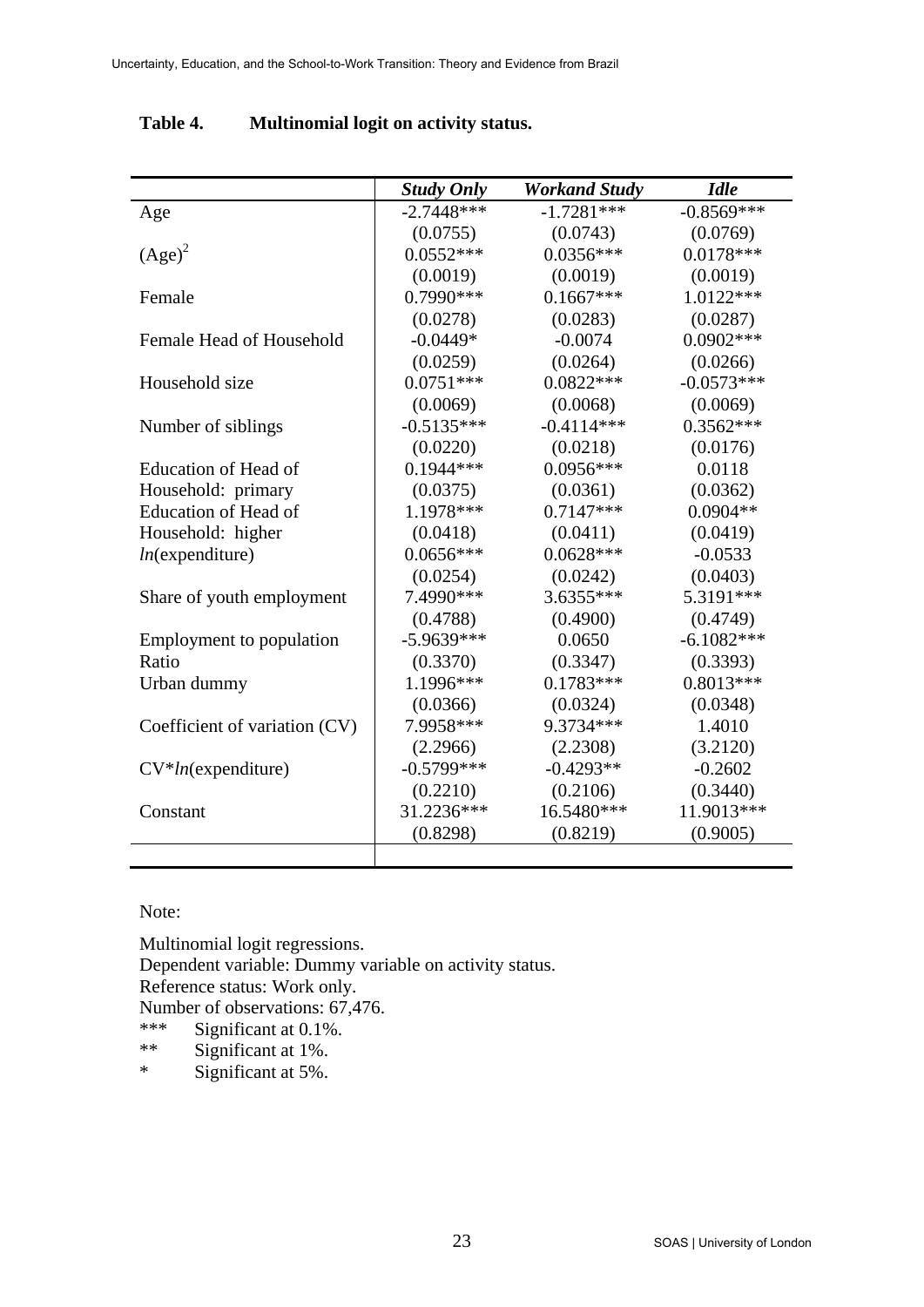|                          | Work only     | <b>Study only</b> | Work and study | <b>Idle</b>  |
|--------------------------|---------------|-------------------|----------------|--------------|
| Age                      | $0.3676***$   | $-0.4032***$      | $-0.0743***$   | $0.1099***$  |
|                          | (0.0114)      | (0.0126)          | (0.0106)       | (0.0098)     |
| $(Age)^2$                | $-0.0075***$  | $0.0080***$       | $0.0016***$    | $-0.0022***$ |
|                          | (0.0003)      | (0.0003)          | (0.0003)       | (0.0003)     |
| Female                   | $-0.1232***$  | $0.0955***$       | $-0.0745***$   | $0.1022***$  |
|                          | (0.0043)      | (0.0046)          | (0.0042)       | (0.0038)     |
| Female Head of           | $-0.0004$     | $-0.0143***$      | $-0.0022$      | $0.0170***$  |
| Household                | (0.0041)      | (0.0045)          | (0.0040)       | (0.0036)     |
| Household size           | $-0.0082***$  | $0.0132***$       | $0.0123***$    | $-0.0173***$ |
|                          | (0.0011)      | (0.0012)          | (0.0010)       | (0.0010)     |
| Number of siblings       | $0.0483***$   | $-0.0996***$      | $-0.0544***$   | $0.1057***$  |
|                          | (0.0032)      | (0.0040)          | (0.0035)       | (0.0026)     |
| Education of Head of     | $-0.0219***$  | $0.0334***$       | 0.0027         | $-0.0142**$  |
| Household: primary       | (0.0056)      | (0.0066)          | (0.0056)       | (0.0051)     |
| Education of Head of     | $-0.1382***$  | $0.1992***$       | $0.0282***$    | $-0.0893***$ |
| Household: higher        | (0.0056)      | (0.0076)          | (0.0064)       | (0.0051)     |
| $ln$ (expenditure)       | $-0.0064$     | $0.0124***$       | $0.0092**$     | $-0.0152**$  |
|                          | (0.0042)      | (0.0047)          | (0.0039)       | (0.0060)     |
| Share of youth           | $-1.0863***$  | 1.0048***         | $-0.1366*$     | $0.2181**$   |
| employment               | (0.0749)      | (0.0815)          | (0.0743)       | (0.0647)     |
| Employment to            | $0.7736***$   | $-0.9055***$      | 0.7393***      | $-0.6074***$ |
| Population ratio         | (0.0520)      | (0.0579)          | (0.0508)       | (0.0468)     |
| Urban dummy              | $-0.1462$ *** | $0.1721***$       | $-0.0808$ ***  | $0.0549***$  |
|                          | (0.0061)      | (0.0047)          | (0.0057)       | (0.0042)     |
| Coefficient of variation | $-1.2871***$  | 0.9197**          | 1.0639**       | $-0.6965$    |
| (CV)                     | (0.3714)      | (0.4137)          | (0.3500)       | (0.4743)     |
| $CV*ln$ (expenditure)    | $0.0857**$    | $-0.0757*$        | $-0.0237$      | 0.0138       |
|                          | (0.0364)      | (0.0408)          | (0.0337)       | (0.0514)     |

**Table 5. Marginal effects from multinomial logit estimates.** 

### Note:

Marginal effects from multinomial logit regressions (Table 4). Dependent variable: Activity status.

Number of observations:  $67,476$ .<br>\*\*\* Significant at 0.1%

\*\*\* Significant at  $0.1\%$ .<br>\*\* Significant at  $1\%$ 

\*\* Significant at 1%. Significant at 5%.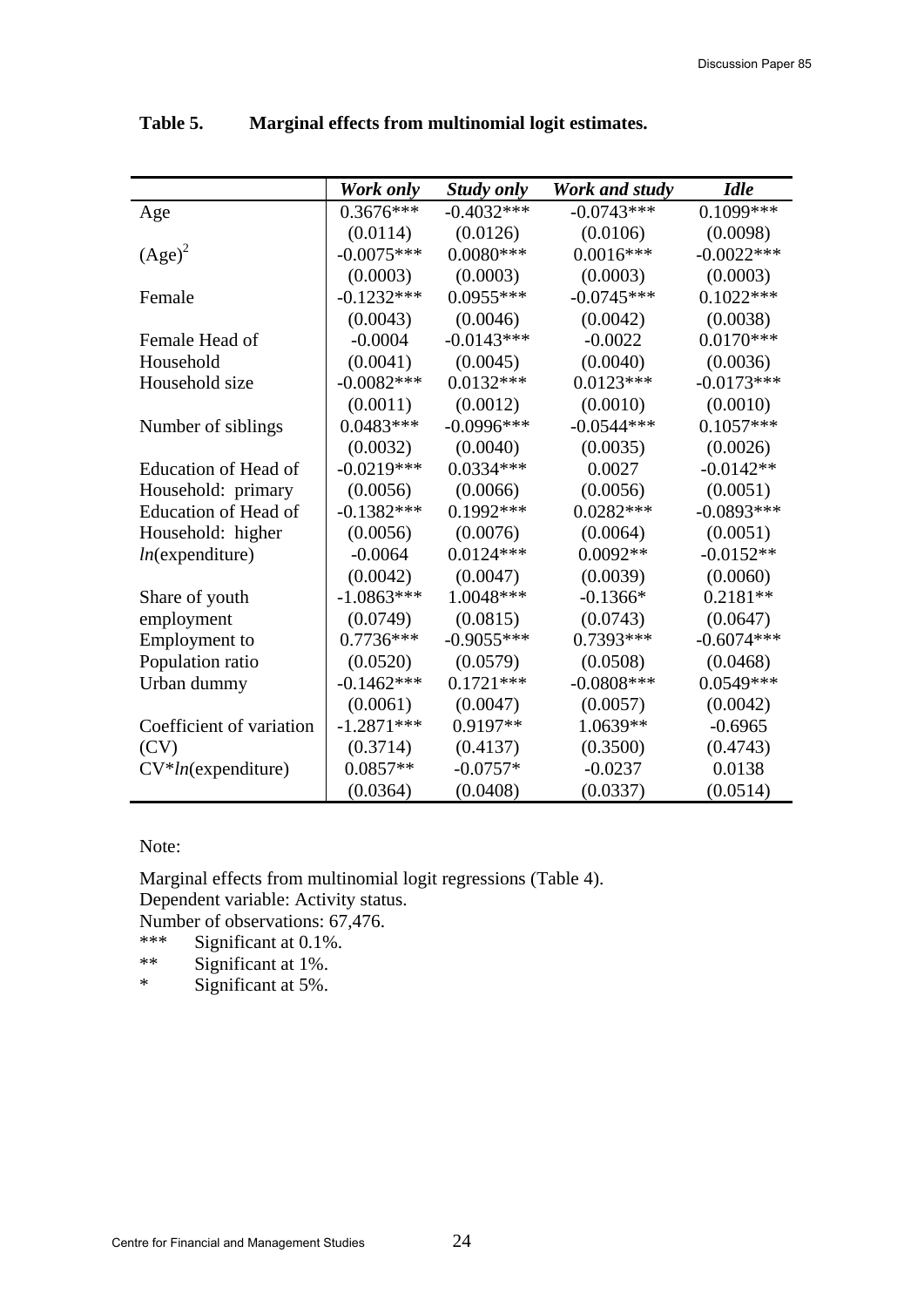|                                 | <b>Study Only</b> |
|---------------------------------|-------------------|
| Age                             | .3956***          |
|                                 | (.0491)           |
| $(Age)^2$                       | $-0.0078***$      |
|                                 | (0.0012)          |
| Female                          | $-0.6609***$      |
|                                 | (0.0184)          |
| Female Head of Household        | $-0.0261$         |
|                                 | (0.0169)          |
| Household size                  | $0.0304***$       |
|                                 | (0.0042)          |
| Number of siblings              | $-0.1993***$      |
|                                 | (0.0113)          |
| Education: primary              | $-0.0569***$      |
|                                 | (0.1273)          |
| Education: higher               | $-0.1933***$      |
|                                 | (0.0176)          |
| Education of Head of            | $0.0805**$        |
| Household: primary              | (0.0272)          |
| <b>Education of Head of</b>     | $0.0392*$         |
| Household: higher               | (0.0184)          |
| Share of youth employment       | $-3.5021***$      |
|                                 | (0.2989)          |
| <b>Employment</b> to population | 3.6885***         |
| Ratio                           | (0.2170)          |
| Urban dummy                     | $-0.5307***$      |
|                                 | (0.0221)          |
| Coefficient of variation (CV)   | 1.3086*           |
|                                 | (0.6316)          |
| Constant                        | $-5.5007***$      |
|                                 | (0.5326)          |
| Pseudo $R^2$                    | 0.1047            |
| LR $(\chi_{14}^2)$              | 4353.82***        |
|                                 |                   |

**Table 6. Probability of employment conditional on being out of school.** 

Note

Estimation method: Probit regression.

Model estimated on sub-sample of individuals who have ever been at school.

No. observations: 31,092.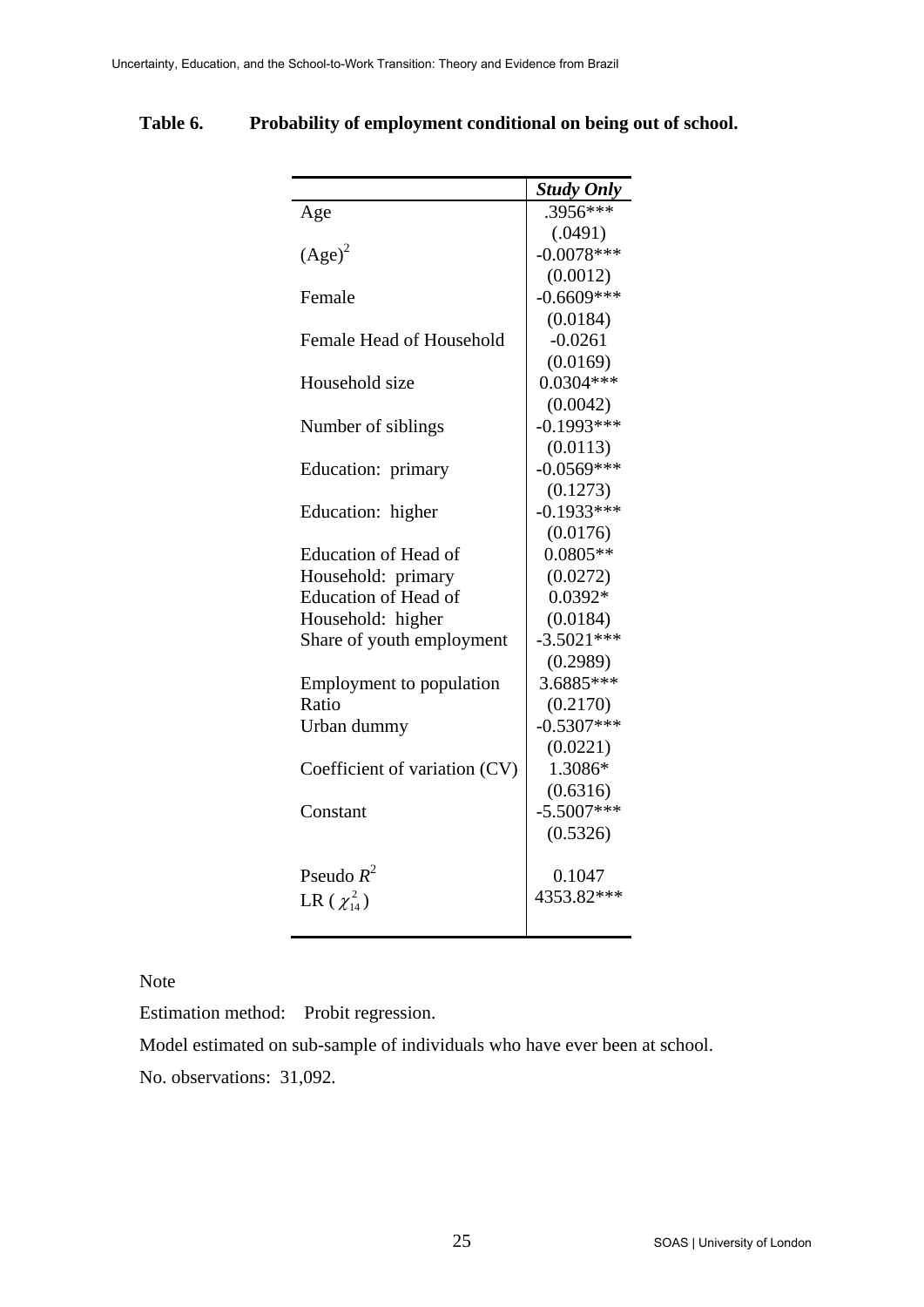#### **References**

Becker, Gary S. (1964), *Human Capital*, Columbia University Press.

Brown, Philip H. (2006), "Parental Education and Investment in Children's Human Capital in Rural China", *Economic Development and Cultural Change*, Vol. 54, No. 4, July, pp. 759-789.

Card, David, and Thomas Lemieux (2000), "Adapting to Circumstances: The Evolution of Work, School, and Living Arrangements among North American Youth", in R.B. Freeman (ed.), *Youth Employment and Joblessness in Advanced Countries*, University of Chicago Press and NBER.

Cahuc, Pierre, and André Zylberberg (2004), *Labor Economics*, MIT Press, Cambridge (Mass.).

Chamarbagwala, Rubiana (2008), "Regional Returns to Education, Child Labour and Schooling in India", *Journal of Development Studies*, Vol. 44, No. 2, pp. 233-257.

Cigno, Alessandro, and Furio Camillo Rosati (2005), *The Economics of Child Labour*, Oxford University Press, Oxford.

Cigno, Alessandro, Furio Camillo Rosati and Zafiri Tsannatos (2002), *Child Labour Handbook*, Discussion Paper No. 0206, Special Protection, The World Bank.

De Barros, Ricardo Paes, Carlos Henrique Corseuil, and Philippe G. Leite (2000), "Labor Market and Poverty in Brazil", Texto para Discussão No. 723, Istitudo de Pesquisa Económica Aplicada, Ministério do Planejamento, Orçamento e Gestão.

Dixit, Avinash K. and Robert S. Pindyck (1994), *Investment under Uncertainty*, Princeton University Press, Princeton, New Jersey.